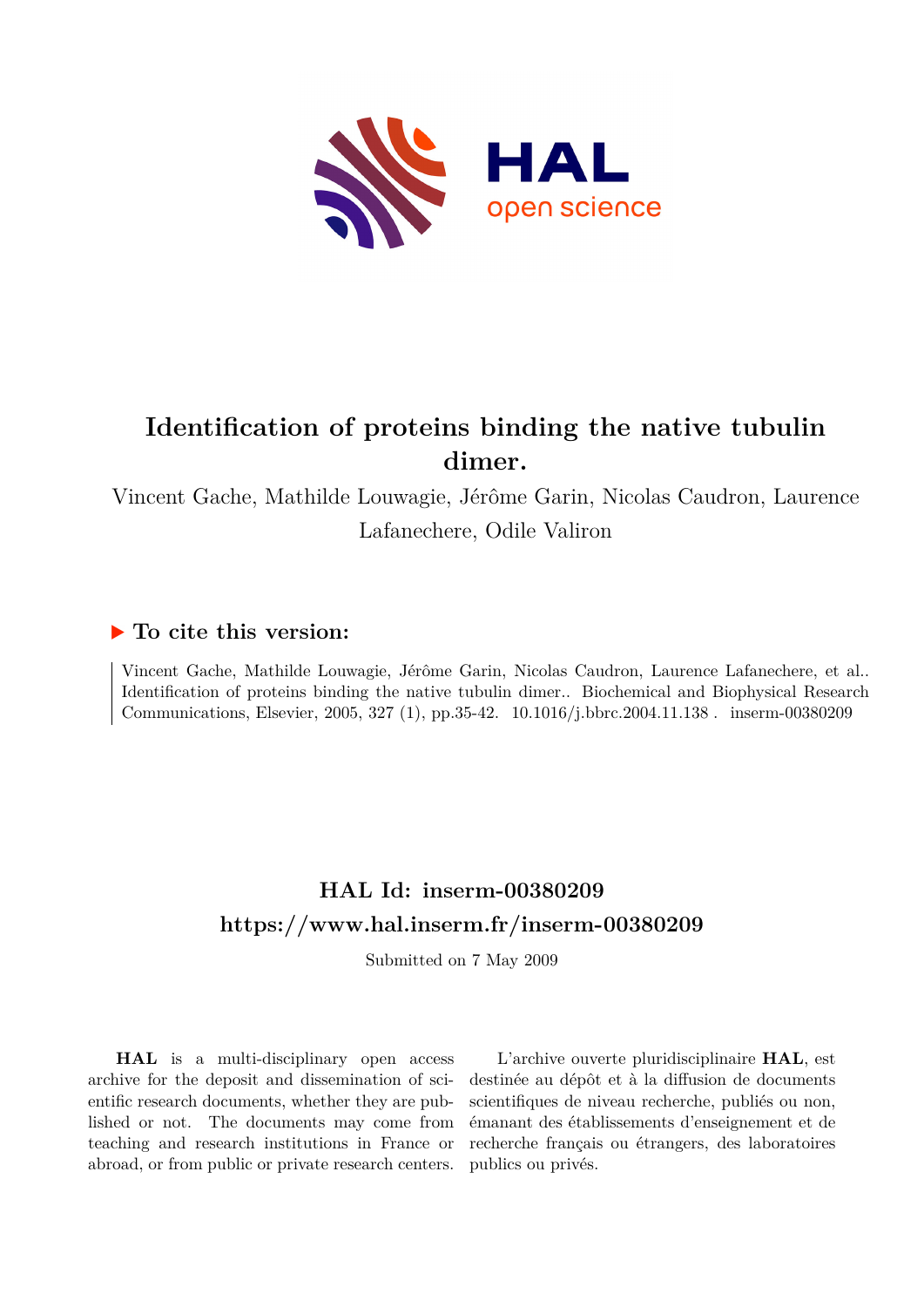#### **Identification of proteins binding the native tubulin dimer**

## **Vincent GACHE1 , Mathilde LOUWAGIE2 , Jérôme GARIN2 , Nicolas CAUDRON<sup>1</sup> , Laurence LAFANECHERE<sup>1</sup> , Odile VALIRON<sup>1</sup>**

<sup>1</sup> INSERM Unité 366, DRDC/CS, CEA-Grenoble, 17 rue des Martyrs,

38054 Grenoble Cedex 9, France

<sup>2</sup> INSERM/CEA/UJF ERM 0201, DRDC/CP, CEA-Grenoble, 17 rue des Martyrs,

38054 Grenoble Cedex 9, France

*Corresponding author:* 

Odile VALIRON INSERM Unité 366, DRDC/CS, CEA-Grenoble, 17 rue des Martyrs, 38054 Grenoble Cedex 9, France Tel.: 4-38-78-54-82; FAX: 4-38-78-50-57 E-mail: ovaliron@cea.fr

*Running title:* Tubulin dimer binding proteins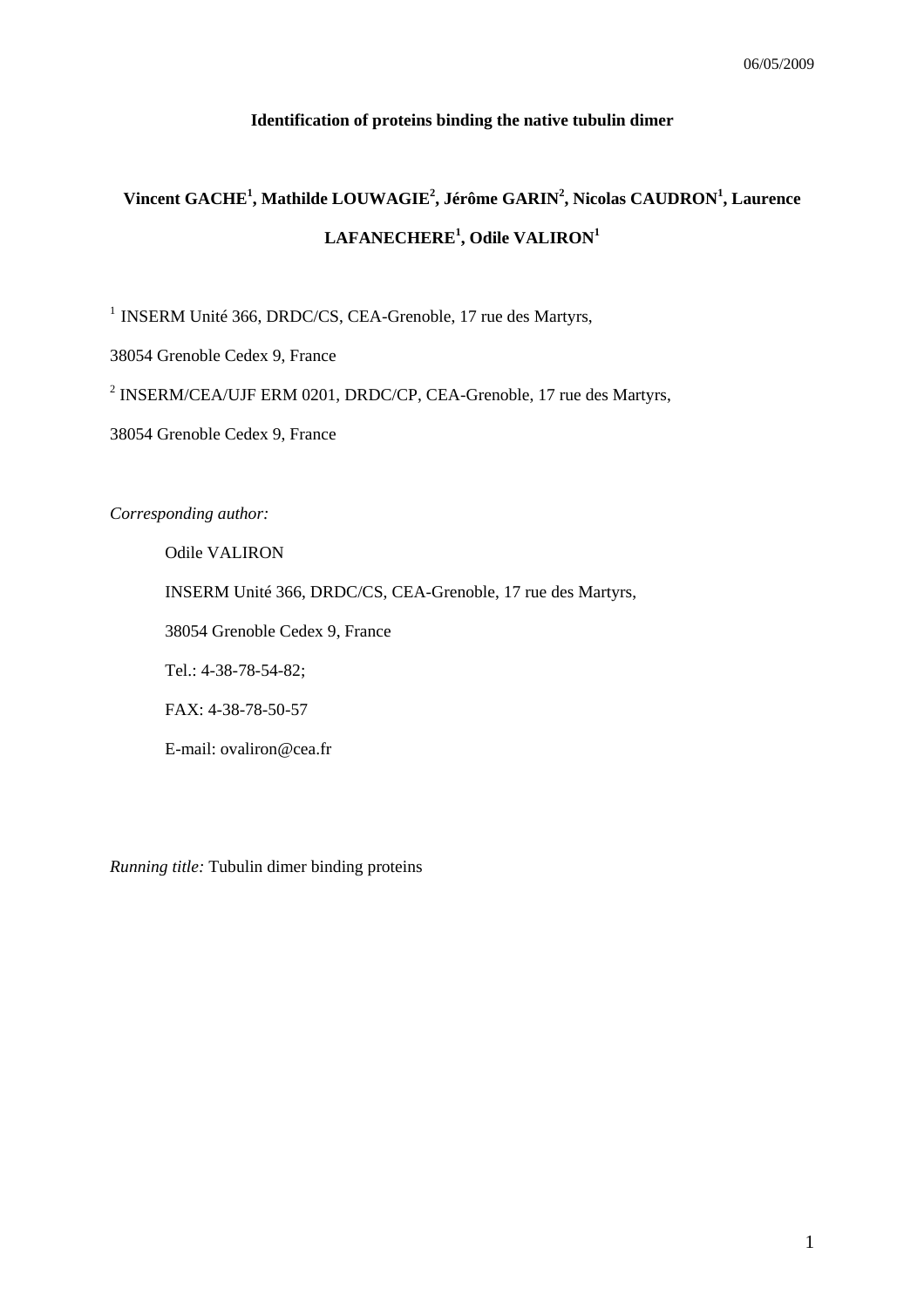#### **Abstract**

Microtubules play an essential role in eukaryotic cells, where they perform a wide variety of functions. In this paper, we describe the characterization of proteins associated to tubulin dimer in its native form, using affinity chromatography and mass spectrometry. We used an immunoaffinity column with coupled-monoclonal antibody directed against the α-tubulin C-terminus. Tubulin was first loaded onto the column, then interphase and mitotic cell lysates were chromatographed. Tubulin-binding proteins were eluted using a peptide mimicking the  $\alpha$ -tubulin C-terminus. Elution fractions were analyzed by SDS-PAGE, and a total of 14 proteins were identified with high confidence by mass spectrometry. These proteins could be grouped in 4 classes: known tubulin binding proteins, one microtubule associated protein, heat shock proteins and proteins that were not shown previously to bind tubulin dimer or microtubules.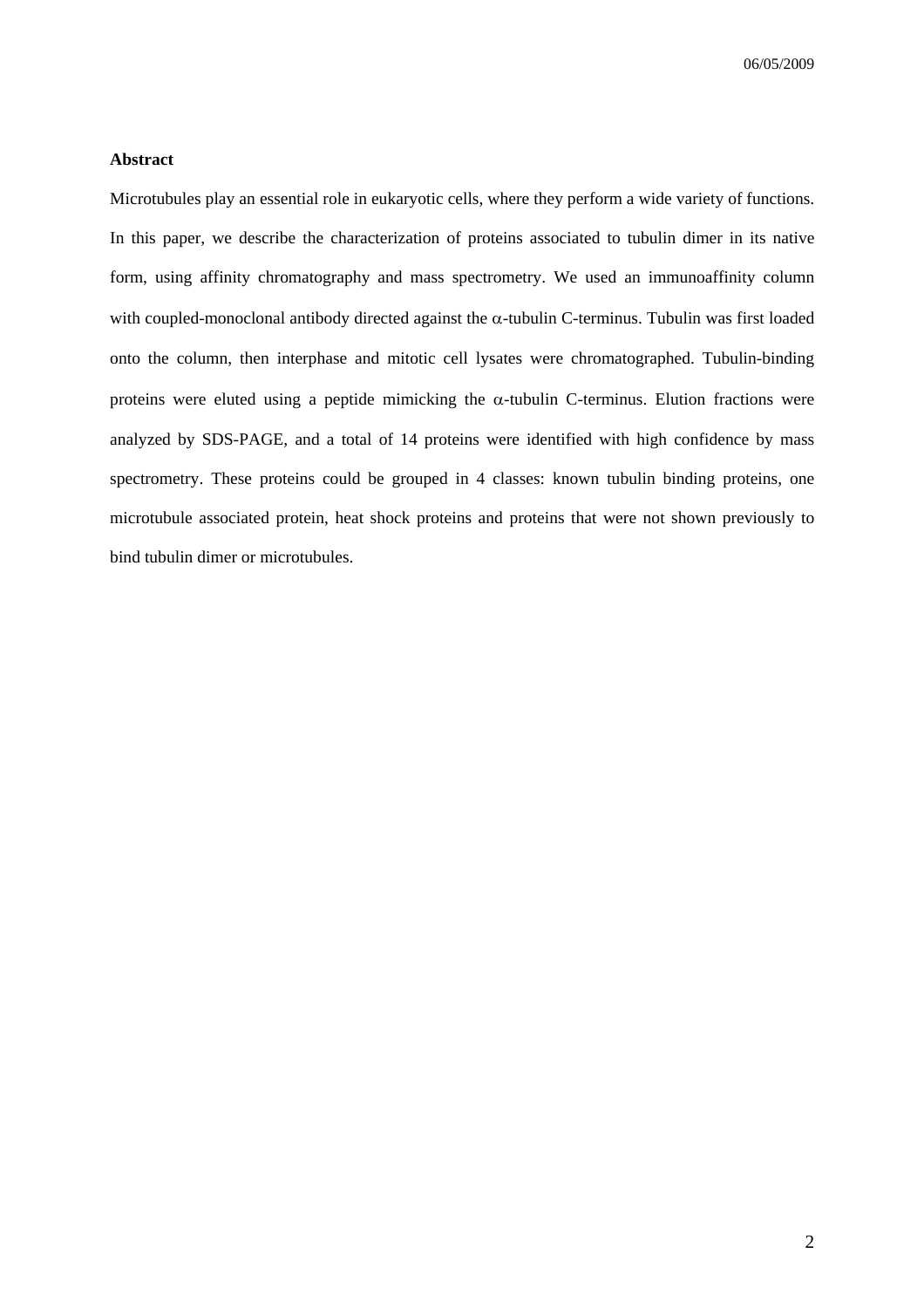#### **Introduction**

Microtubules are hollow cylindrical aggregates, present in the cytoplasm of eukaryotic cells. Microtubules are used by cells for many purposes, being vitally involved in cell motility and division, in organelle transport, and in cell morphology and organization. Microtubule dynamics are regulated by many proteins, whose list has been growing over the past years [1]. Most of them regulate microtubule dynamics by direct binding onto microtubules.

However some tubulin-binding proteins bind preferentially to free tubulin dimers compared to polymerized tubulin. Three of them, stathmin, MINUS and cofactor D inhibit microtubule assembly. Stathmin forms a complex with two tubulin dimers [2] in an interaction that is weakened upon stathmin phosphorylation [3]. Stathmin inhibits microtubule polymerization *in vitro* by sequestering tubulin [2]. MINUS is a 4.7 kDa polypeptide which inhibits *in vitro* and *in vivo* microtubule nucleation and is inactivated by dephosphorylation [4]. Tubulin-folding cofactor D participates in tubulin heterodimer formation through a step involving the hydrolysis of GTP on β-tubulin [5]. This latter reaction is implicated in the regulation of microtubule dynamics by modulating the availability of GTP-bound heterodimers [6]. Accordingly, the overexpression of cofactor D leads to a complete disassembly of microtubules [7].

The protein EB1 is localized at the distal tips of microtubules and promotes microtubule polymerization in vertebrate cells [8]. It has been suggested that it could also stimulate *in vitro* microtubule assembly [9], and it has been described as a protein that binds directly to tubulin dimers [10, 11]. CRMP-2 is expressed in the developing nervous system, and is crucial for establishing and maintaining neuronal polarity. Cypin, a guanine deaminase, regulates dendrite patterning. Both proteins share a region of homology to CRMP that binds directly to tubulin heterodimers, and both promote microtubule assembly [12, 13].

Here we have tested whether the known tubulin-dimer binding proteins represented a small proportion of a large group, and whether many other proteins could be identified using systematic approaches. To do this we used chromatography columns containing native tubulin dimers and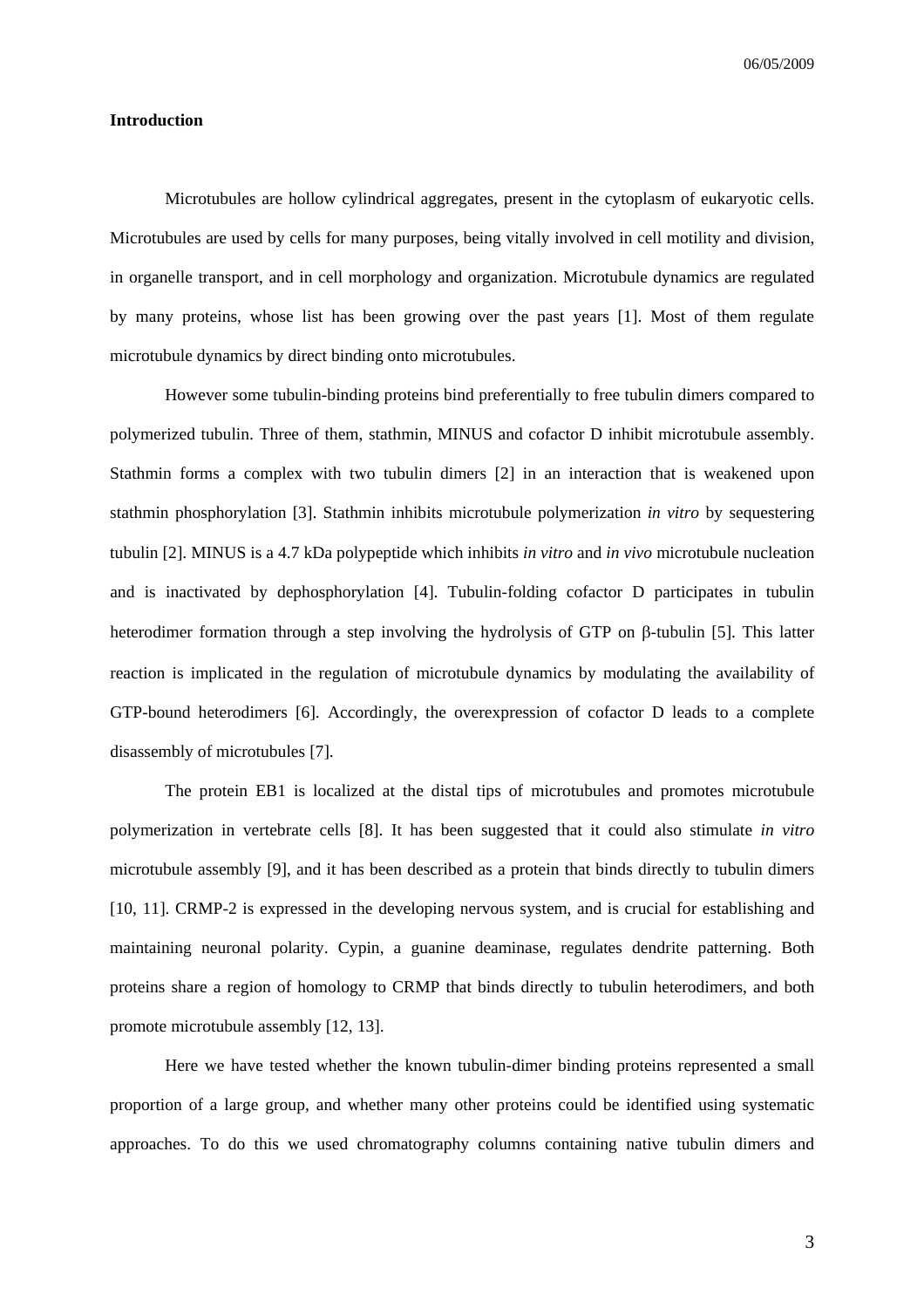proteomics. These columns were used to analyse a variety of cell extracts. We found a limited number of new tubulin-interacting proteins.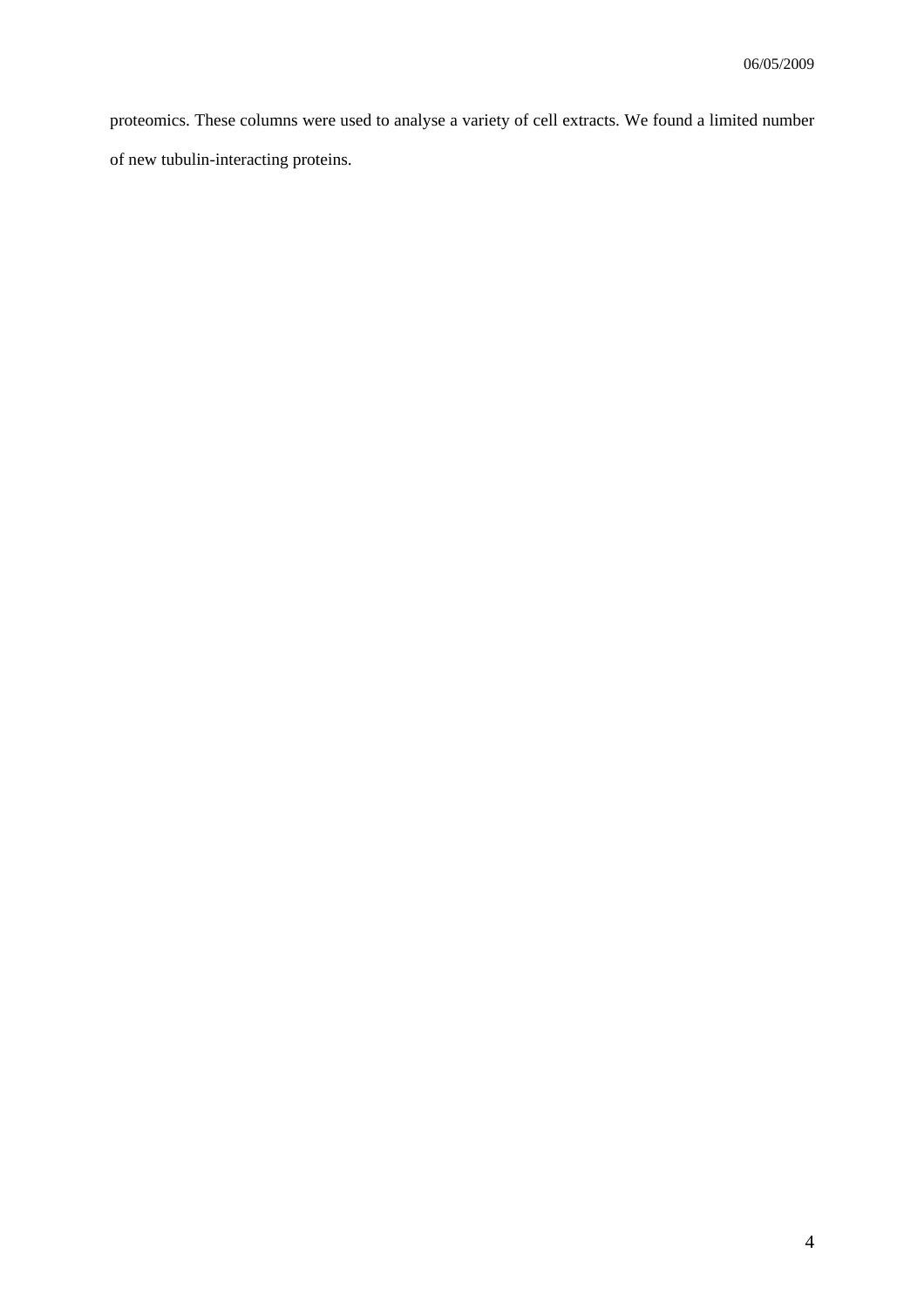#### **Materials and Methods**

#### **Preparation of tubulin**

Tubulin purification from bovine brain and preparation of GTP-tubulin complexes was performed as described [14]. To obtain GDP-tubulin, microtubules were assembled at 37°C during 20 min from pure tubulin (100  $\mu$ M) in the presence of 1 mM GTP in a PEM buffer (100 mM Pipes, 1 mM EGTA, 1 mM  $MgCl<sub>2</sub>$ ) with 5 mM  $MgCl<sub>2</sub>$  and 30% glycerol. Then microtubules were centrifuged at 100,000 g during 45 min at 37°C, v:v on a cushion containing PEM buffer with 60% glycerol. GDP-tubulin dimers were obtained after dilution of the microtubule pellet in PEM buffer at 4°C.

#### **Immunoaffinity column**

A modification of an immunoadsorption procedure described in [15] was used to isolate proteins binding to tubulin dimer. The immunoadsorbent gel was prepared by covalently coupling the rat monoclonal antibody YL1/2 [16]. This antibody reacts specifically with the carboxy-terminus of tyrosinated α-tubulin. Pure tubulin was maximally tyrosinated [15] and was loaded onto the column of immobilized YL1/2 antibody. We routinely load 4 mg of maximally tyrosinated tubulin onto a 300 ul column. After 10 min, the column was washed with 20 volumes of PEM buffer containing 0.1 M NaCl to eliminate non tyrosinatable tubulin, followed by 5 volumes of PEM buffer. Then cell extracts (600  $\mu$ l at 20-25 mg/ml) were loaded onto the column and let in contact with the gel for 15 min. The column was then extensively washed with 40 volumes of PEM buffer. Proteins adsorbed on YL1/2 antibody were eluted with 10 volumes of PEM buffer containing a competing peptide (74 µM; named V12 peptide) which sequence matches the 12 carboxy-terminal amino-acids of tyrosinated tubulin. Eluted fractions (300 µl each) were collected and analyzed on sodium dodecyl sulfate polyacrylamide gel electrophoresis (SDS-PAGE). Finally, protein bands from the most concentrated fraction (generally the third fraction) were excised from the gel and identified by mass spectrometry. To ascertain the absence of polymerized tubulin in samples, we performed all steps of chromatography at  $4^{\circ}$ C.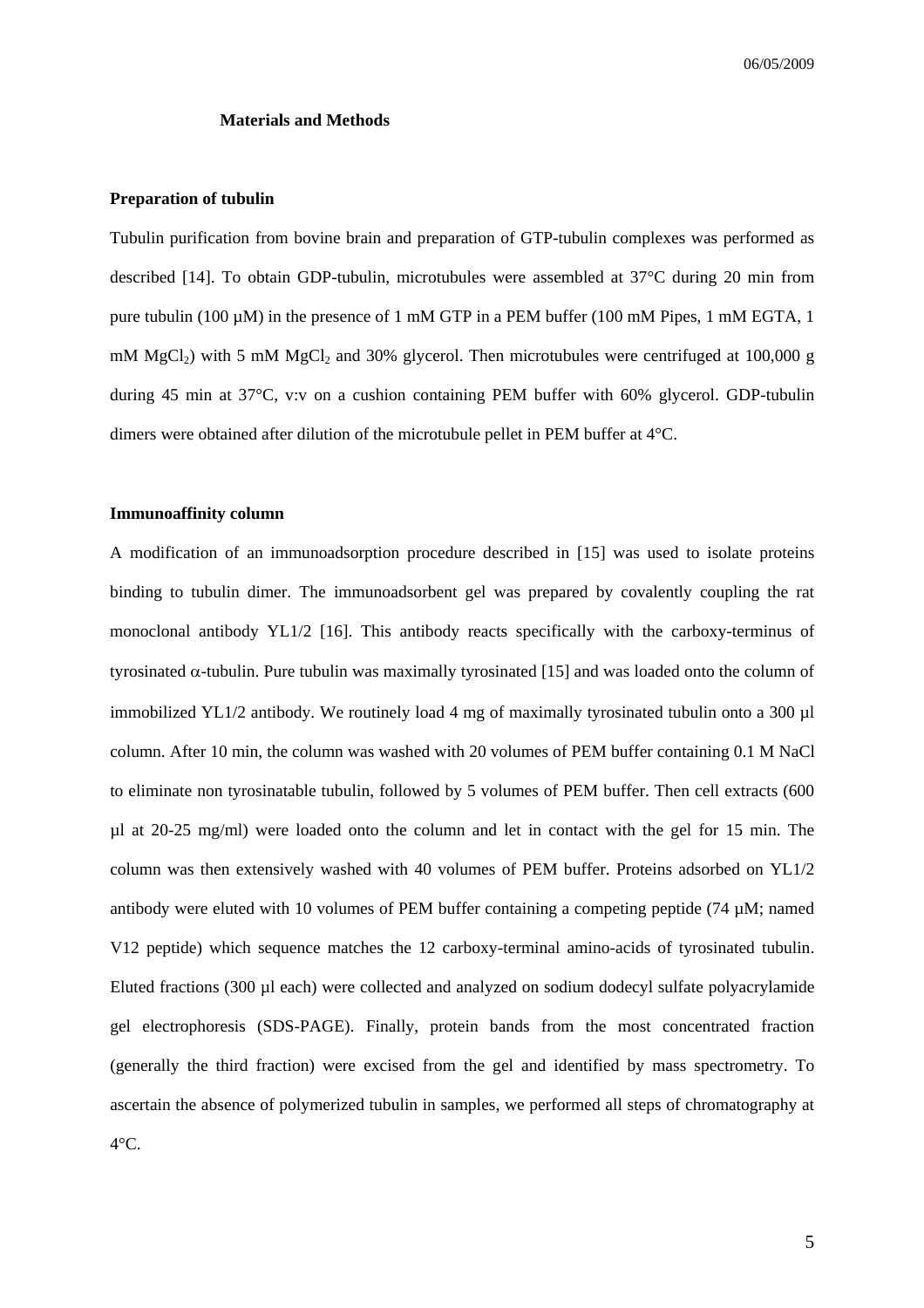#### **Preparation of cell extracts**

*HeLa cell extracts:* HeLa S3 cells were grown in suspension cultures. Cell suspension was centrifuged at 325g during 5 min at 20°C. The pellet was washed in PBS, lysed in 1 ml of cold lysis buffer (PEM buffer containing 0.5% Triton X-100 and protease inhibitors as above) for  $10^8$  cells. After 15 min incubation on ice with stirring, lysed cells were centrifuged at 4°C during 20 min at 200,000g. Supernatant was collected and samples were stored in liquid nitrogen.

*HeLa cells synchronization:* HeLa S3 were synchronised in M phase by a 19 hr-treatment with 0.3µM nocodazole. Synchronisation was controlled by flow cytometry analysis.

Microtubules and associated proteins were removed from cell extracts. For this, microtubules were assembled in cell extracts at 35°C during 30 min in the presence of PEM buffer containing Paclitaxel (20  $\mu$ M), MgCl<sub>2</sub> (5mM) and GTP (1mM). Then, microtubules were centrifuged at 20<sup>o</sup>C during 45 min at 55,000g. Microtubule free supernatant was collected and stored in liquid nitrogen.

#### **Mass spectrometry and protein identification**

Tubulin-associated proteins were resolved by one-dimensional polyacrylamide gel electrophoresis and stained with Coomassie. Discrete bands were excised from the Coomassie blue-stained gel. The in-gel digestion was carried out as previously described [17]. Gel pieces were then extracted with 5%  $[v/v]$ formic acid solution and acetonitrile. After drying tryptic peptides were resuspended in 0.5% aqueous trifluoroacetic acid. The samples were injected into a LC-Packings (Dionex) nanoLC (nanoflow liquid chromatography) system and first preconcentrated on a 300 µm X 5 mm PepMap C18 precolumn. The peptides were then eluted onto a C18 column (75  $\mu$ m X 150 mm). The chromatographic separation used a gradient from solution A (5% acetonitrile: 95% water: 0.1% formic acid) to solution B (5% water : 95% acetonitrile : 0.1% formic acid) over 60 min at a flow rate of 200 nl/min. The LC system was directly coupled to a QTOF Ultima mass spectrometer (Waters). MS/MS (tandem mass spectrometry) data were acquired and processed automatically using MassLynx 3.5 software. Database searching was carried out using the MASCOT 1.7 program available intranet. Two protein databases were used; an updated compilation of SwissProt and Trembl (ftp://us.expasy.org/databases/sp\_tr\_nrdb/) and the AGI protein database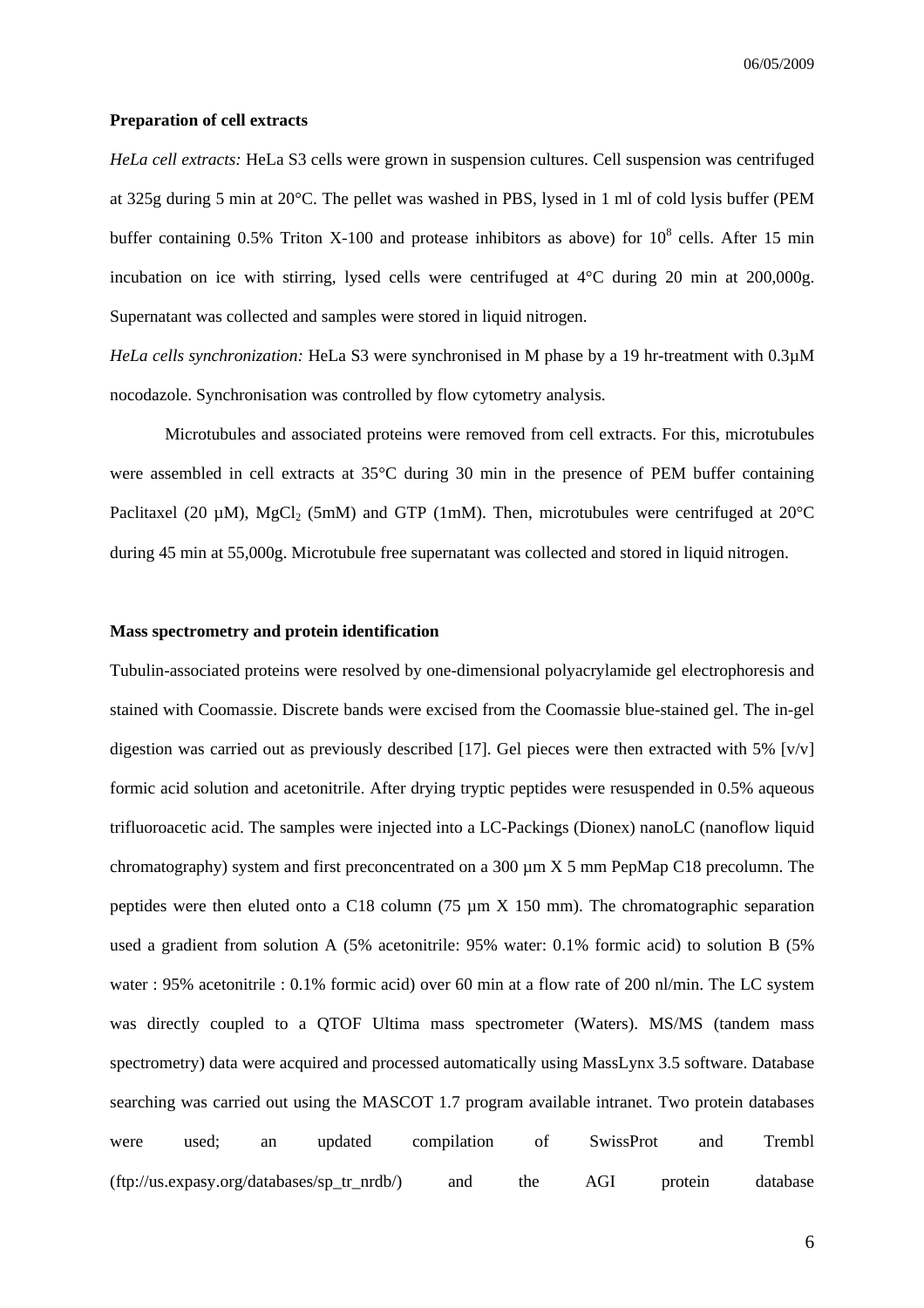(ftp://ftp.arabidopsis.org/home/tair/Sequences/blast\_datasets/). Proteins, which were identified with at least 2 peptides showing both a score higher than 40, were validated without any manual validation. For proteins identified by only 1 peptide having a score higher than 40, the peptide sequence was checked manually. Peptides, with scores higher than 20 and lower than 40, were systematically checked and/or interpreted manually to confirm or cancel the MASCOT suggestion.

#### **Density gradient fractionation**

Sucrose gradients were centrifuged at 80,000g for 16 hrs or 32 hrs at 4°C. Fractions (200 µl) were collected manually from the top of the tube and analyzed on SDS-PAGE.

#### **Materials**

HSC70 protein was a generous gift from Dr M. Ladjimi. Construct of EB1 protein with histidin tag was a generous gift of Drs S. Rybina and E. Karsenti. The monoclonal tubulin antibody YL1/2 was a generous gift of Dr. J.V. Kilmartin.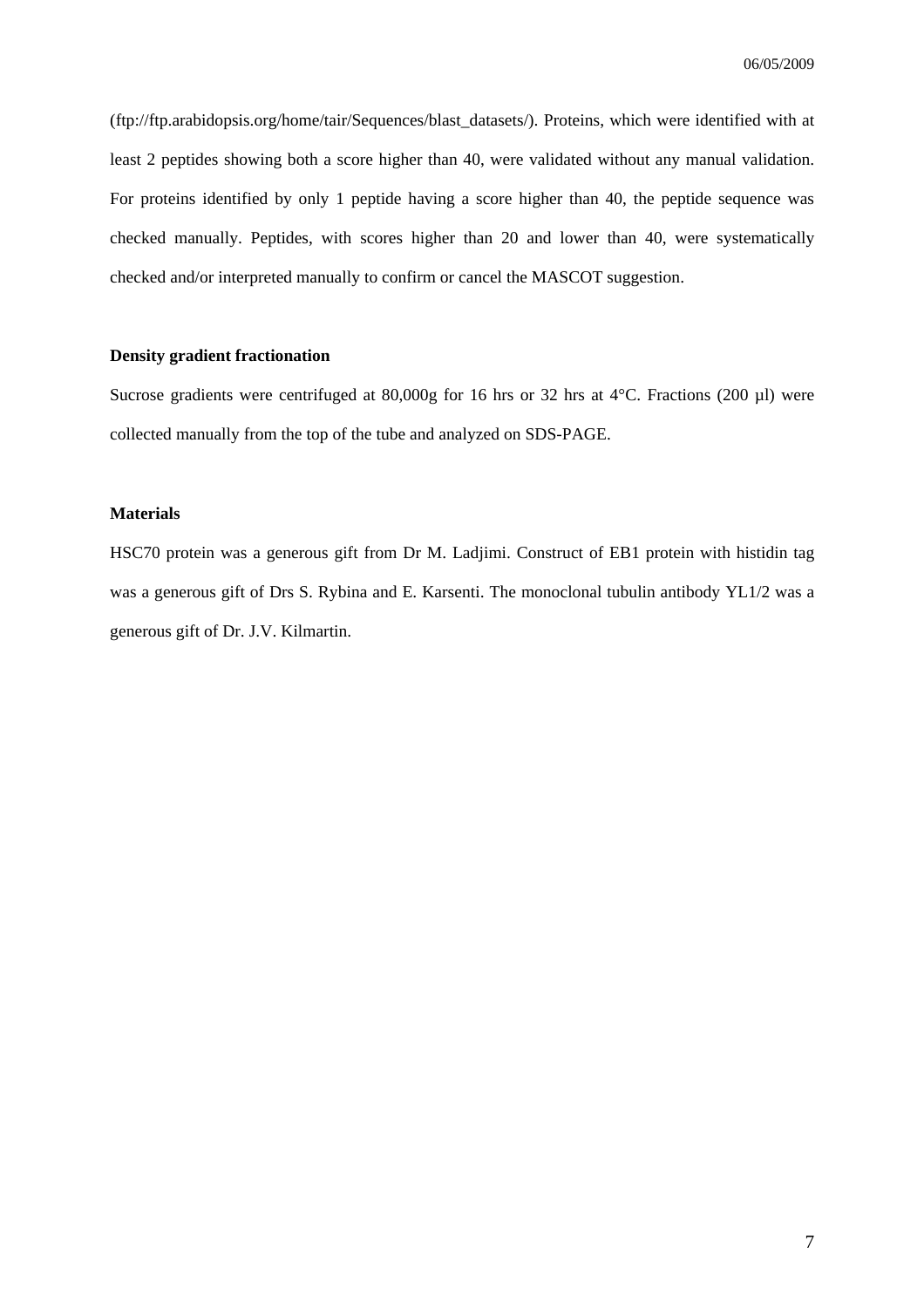#### **Results**

#### **Isolation of tubulin dimer associated proteins**

Tubulin affinity chromatography was used to purify tubulin dimer binding proteins from cell and brain extracts. The protocol is schematically depicted on Fig. 1.

We used a competing peptide (V12 peptide) to elute proteins absorbed onto the affinity column. We verified that this modified procedure allowed a good recovery of tubulin. For this, 8 mg of tubulin were loaded onto 600 µl-column coupled to YL1/2 antibody. After washings, the column was eluted by V12 peptide. Microtubule assembly from eluted tubulin (elution fraction 3, 9.5  $\mu$ M) demonstrated that tubulin was not denatured by chromatography process (Fig. 2).

We used different experimental conditions for the characterization of the tubulin dimer binding proteome, modifying either the tubulin bound to the column or the cellular extract loaded onto the column.

It is believed that tubulin can exist in two distinctive conformations, a GTP conformation and a GDP conformation [18]. Tubulin with the GTP conformation assembles into microtubules. The GTP hydrolysis occurs upon assembly, which gives rise after microtubule disassembly to GDP-tubulin complexes unable to polymerize. Both tubulin complexes could bind different sets of proteins in the cell cytoplasm. In an attempt to identify such different proteins, tubulin either in the GTP conformation (named GTP-tubulin) or in the GDP conformation (named GDP-tubulin) was loaded on the chromatography column (Fig. 1, step 2).

HeLa cell lysates, interphasic or blocked in G2/M phase were assayed for their content of tubulin binding proteins (Fig. 1, step 3). Proteins associated to microtubules and not to soluble tubulin were removed before chromatographic procedure. This was obtained by an initial assembly of tubulin present in the extracts, followed by a sedimentation of the microtubules by ultracentrifugation. The supernatant, free of microtubules and of microtubule associated proteins, was then loaded onto the column. Cell lysates were loaded onto several tubulin-YL1/2 columns.

Fig. 3A shows the SDS-PAGE analysis of the fraction eluted after loading of the column with GTP-tubulin then with HeLa cells extracts in which microtubules had been previously removed. This gel was cut in 8 large bands and entirely analyzed in mass spectrometry using LC-MSMS. In addition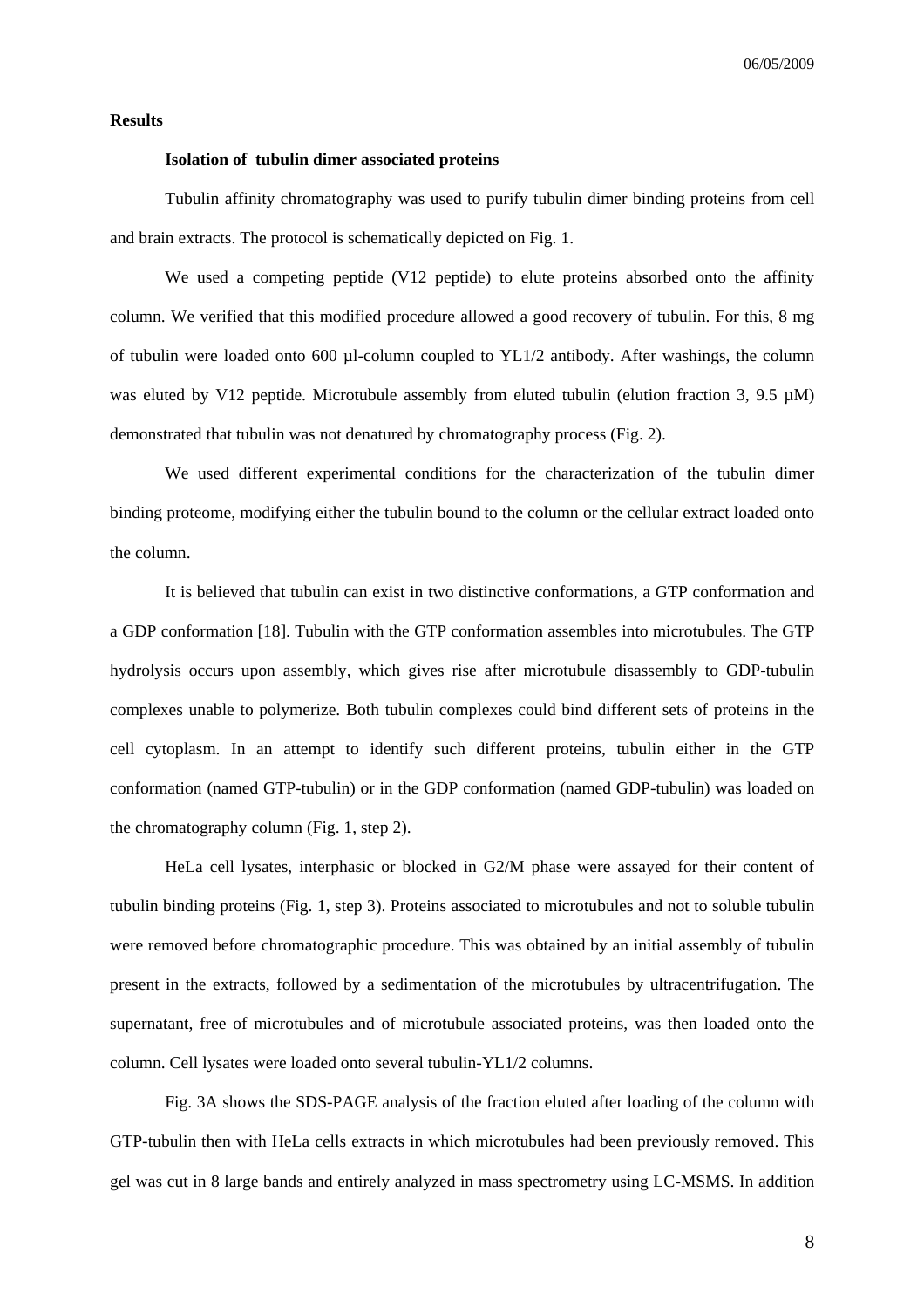to the normal occurrence of  $\alpha$  and  $\beta$ - tubulin, fourteen other proteins were identified (Table 1). No significative difference could be detected in the elution profiles obtained after the pre-loading of the column with GDP-tubulin instead of GTP-tubulin (not shown).

Fig. 2B shows the SDS-PAGE analysis of the fraction eluted after loading of the column with HeLa cell extracts synchronized in G2/M phase. Nine major bands were cut and analyzed by LC-MSMS method. Ten proteins could be identified from these bands (Table 1).

 The identified tubulin associated proteins can be classed in 4 groups (Table 2): 1) proteins with previously described tubulin dimer association; 2) TOGp, a protein previously described as MAP; 3) heat shock proteins and co-chaperones, mainly HSP90 and HSP70 protein families; 4) proteins that were not shown previously to bind tubulin dimer or microtubules, detected only in mitotic HeLa cells.

Finally, several proteins found in eluted solutions share the same epitope or have strong homologies with the tyrosinated  $\alpha$ -tubulin C-terminus: EB1 (C-terminus: EEY); CaCyBP, Niban-like protein (C-terminus: EF); RNR2 [19]. Probably these proteins have been isolated during our procedure because they directly react with YL1/2 antibody.

#### **2- EB1 does not bind tubulin dimer**

We tested the direct binding of EB1 to  $YL1/2$  antibody. For this, 100 µl of a solution containing EB1 at 80 µM was load onto YL1/2 coupled column. After washings, the column was eluted and EB1 was found elution fractions (not shown).

EB1 belongs to a protein family involved in the regulation of microtubule dynamics [20]. There is some experimental evidence that EB1 binds tubulin [11], thus it was possible that the interaction of EB1 with YL1/2 antibody hid its association with tubulin.

We used sucrose gradient centrifugation to test whether EB1 directly binds to the tubulin dimer. To do this, we used native GTP-tubulin and an EB1 construct containing an histidin tag in Nterminus. This construct had been previously tested and the protein remained active with the histidin tag (A. Popov, personal communication). GTP-tubulin was loaded at the top of a sucrose gradient. In case of a weak interaction between the 2 proteins, it could be hypothesized that the complex could dissociate during sedimentation. To prevent this dissociation, EB1 was included in the whole gradient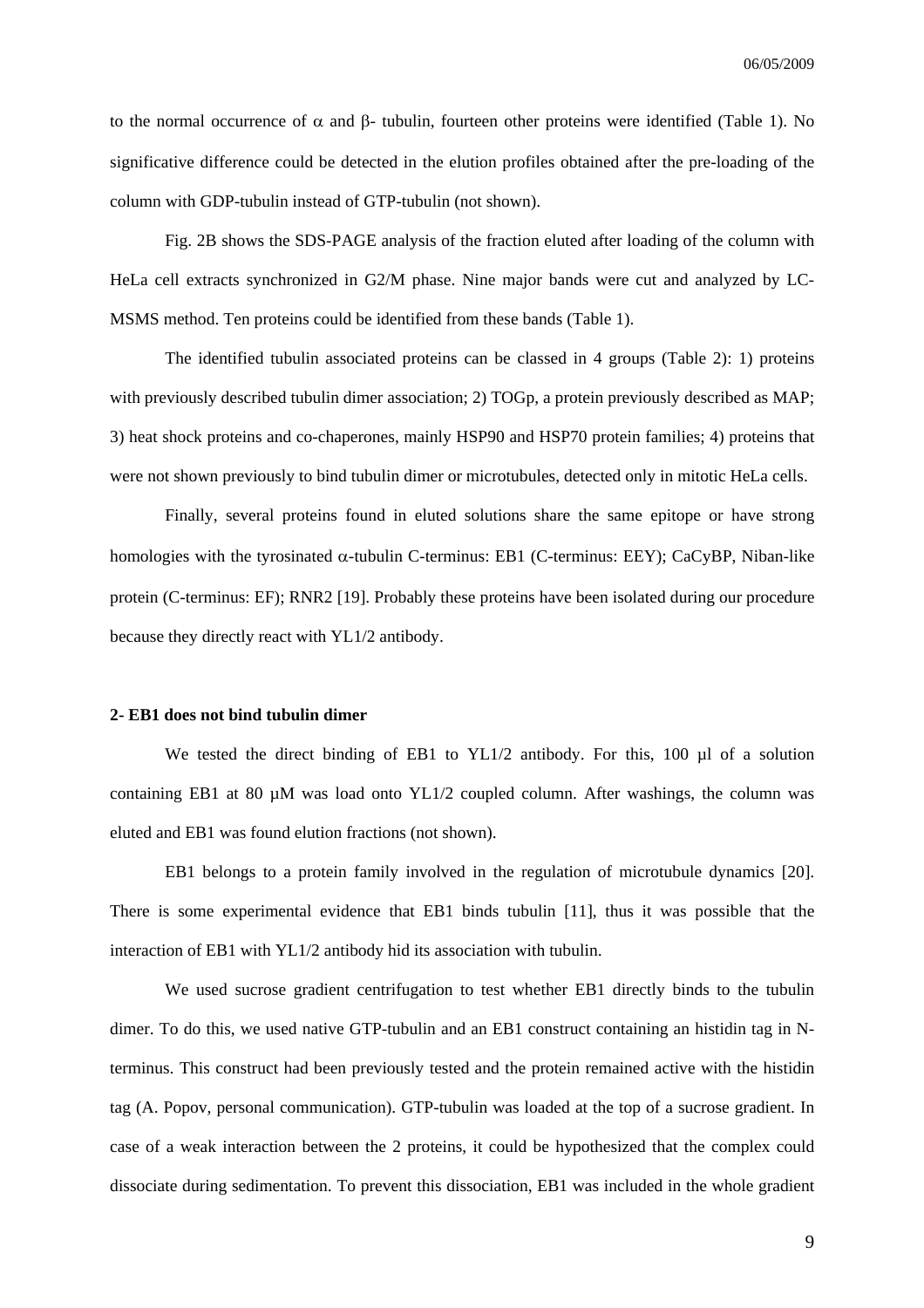before centrifugation. Fig. 4 shows that whether EB1 was present or not, tubulin sedimented at the same level. We tested if the GTP versus GDP-tubulin status could influence EB1 binding. We thus deposite GDP-tubulin at the top of the gradient and sedimented with EB1 in similar conditions. No modification of the sedimentation behavior of tubulin was observed (not shown).

We conclude that there is no association between EB1 and tubulin dimer.

#### **3- HSC70 does not bind native tubulin dimers**

Several studies have indicated a possible interaction between 70 kDa-heat shock protein family and microtubule dynamics [21, 22]. As we found HSC70 in the eluted fractions from both HeLa and rat brain extracts (Fig. 3, Table 1), we tested the direct interaction of HSC70 with tubulin dimer using a sedimentation assay. In control experiment, GTP-tubulin or HSC70 were loaded at the top of a separate continuous 5-20% sucrose gradients and centrifuged. Tubulin peak was found in fraction 12 (Fig. 5A) and HSC70 peak in fraction 9 (Fig. 5B). Then we tested if HSC70 and tubulin could cosediment by loading both of them on the top of the gel (Fig. 5C). We found no difference in HSP70 sedimentation whether the protein was centrifuged alone, or with tubulin (Fig. 5D), demonstrating that there was no detectable stable association between tubulin and HSC70. In another experiment, HSC70 was loaded in the whole gradient before centrifugation. No shift was observed in tubulin peak after centrifugation (not shown). The use of GDP-tubulin instead of GTP-tubulin did not modify these results.

HSC70 binds tightly to ATP and ADP. The nucleotide is bound to the N-terminal domain of HSC70 and used to drive conformational changes in the C-terminal peptide binding domain that alters its affinity for substrates [23]. In order to test a potential interaction of both nucleotide-bound forms of HSC70 with tubulin, ATP (0.5 mM) or ADP (0.5 mM) were added to the gradient before centrifugation. HSC70 and tubulin peak did not move after centrifugation (not shown).

These results show that, under these conditions, we could not detect any association between HSC70 and native tubulin dimer.

The possible association of HSC70 with microtubules was also investigated. To do this, tubulin (10 $\mu$ M) was assembled in the presence of HSC70 (50 $\mu$ M) in a microtubule stabilizing buffer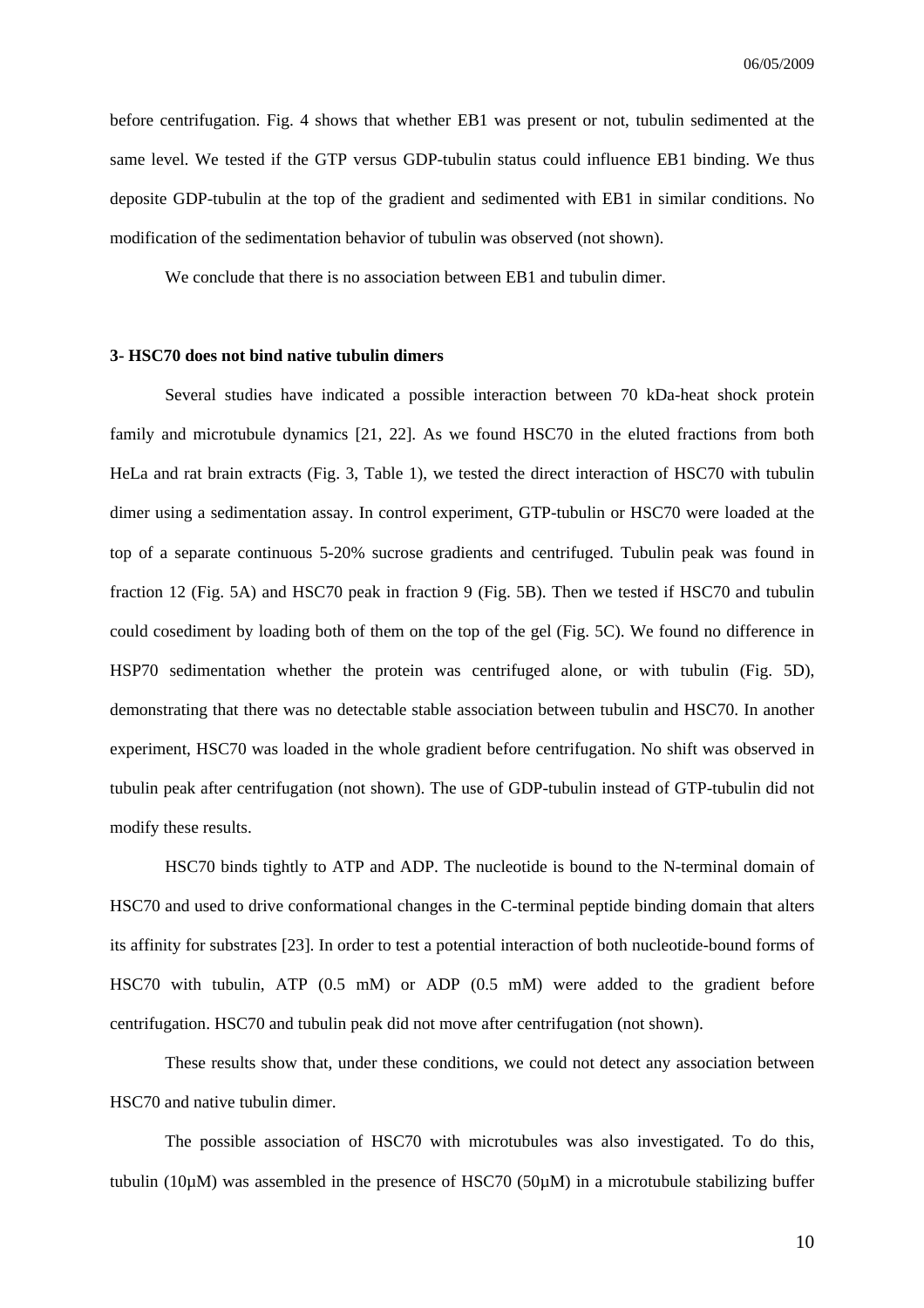containing PEM buffer with taxol (2mM), glycerol (20%),  $MgCl_2$  (5mM), GTP (1mM) and ATP (1mM), during 30 min. Then microtubules were centrifuged at 100000g during 1 hr at 30°C. Supernatant and pellet were collected and analyzed on SDS-PAGE. Fig. 5D shows that HSC70 was found in the supernatant in the absence or in the presence of microtubules, demonstrating that there was no association between HSC70 and microtubules.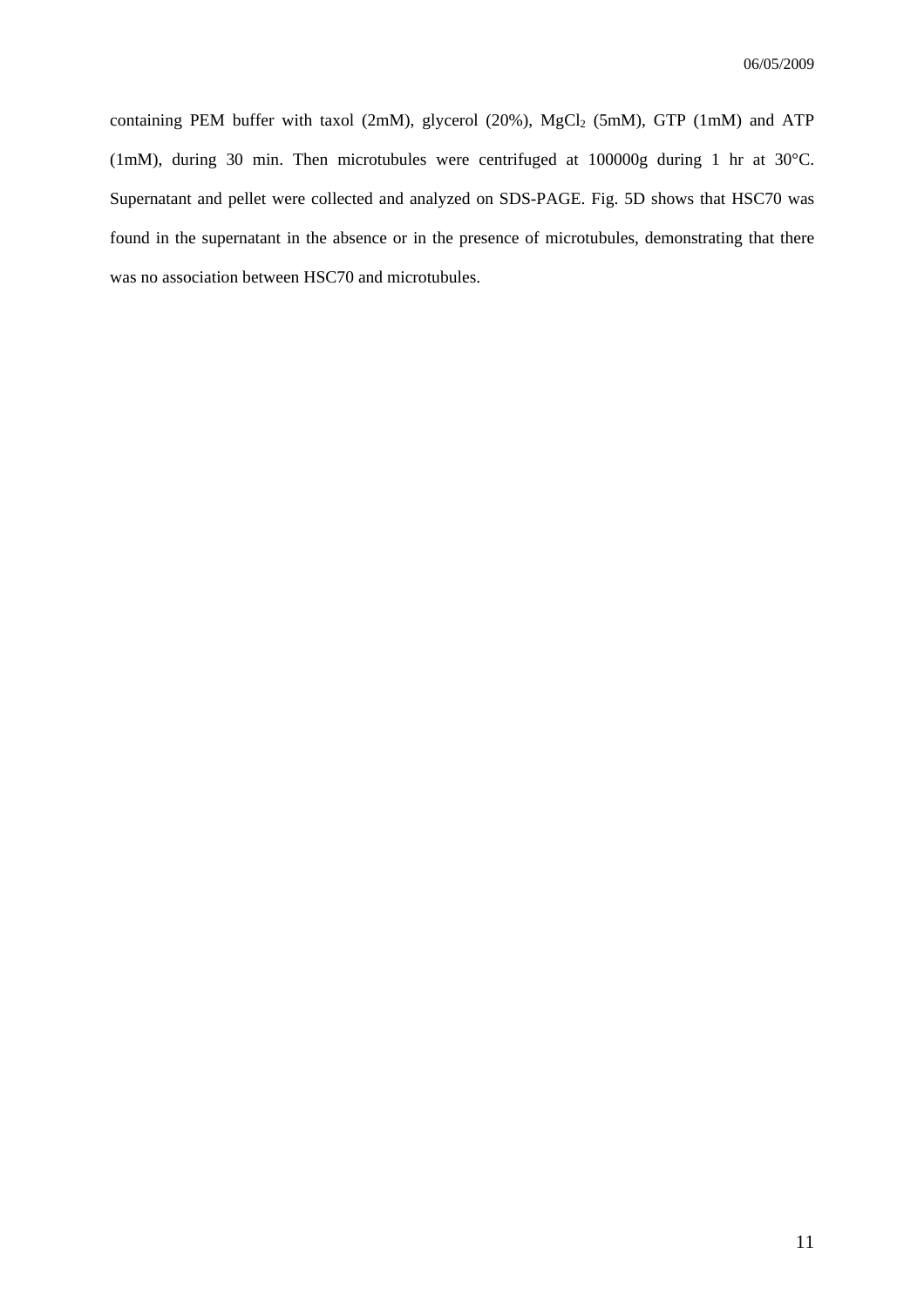#### **Discussion**

In this study, we identified tubulin heterodimer-binding proteins, using an affinity chromatography method followed by mass spectrometry detection.

Our method allowed keeping tubulin in its native form. Indeed, tubulin eluted using the above conditions remained functional and could assemble into microtubules in standard conditions. The Cterminus of α-tubulin bound YL1/2 in the chromatography column. Therefore, proteins associated with this part of tubulin dimer, like CLIP170 [24], were excluded from our screening.

Surprisingly, a limited number of proteins binding to tubulin heterodimer was identified. It could be possible that tubulin binding proteins identification was not totally exhaustive, because some proteins were more represented than others in cell extracts. Actually, tubulin was highly represented because of the chromatography procedure itself. Many isoforms of heat shock proteins were also identified in extracts. Although we used a method allowing detection of several proteins in one single band, it cannot be excluded that proteins in very low concentration would not be detected.

Several detected proteins bound directly YL1/2 antibody through their C-terminal part, as did  $\alpha$ -tubulin. We do not know at this step whether this similarity is purely coincidental or has functional significance.

Among these proteins, EB1 is an end-binding protein that regulates microtubule dynamics [8]. We did not detect EB1-tubulin interaction using sucrose gradient centrifugation, contrary to previous results [11] using co-immunoprecipitation assay with EB1 and tubulin. Although the reason of this discrepancies could come from experimental differences, our result indicates that either tubulin-EB1 binding is weak and transitory, or it is indirect.

 Numerous heat shock proteins and co-chaperones were also identified among eluted proteins in all our experiments. The 2 major protein bands corresponded to HSP90 and HSP/HSC70. It has been shown that HSP90 inhibits *in vitro* microtubule assembly [25]. Several studies have described a colocalization of HSP/HSC70 with microtubules, and suggested a direct effect of these proteins on microtubule dynamics, although the matter is still debated (for a review, see [21]). However, we show using sedimentation assay that there is no direct association between HSC70 and tubulin dimer or microtubules. This is not in accordance with previous published results showing binding between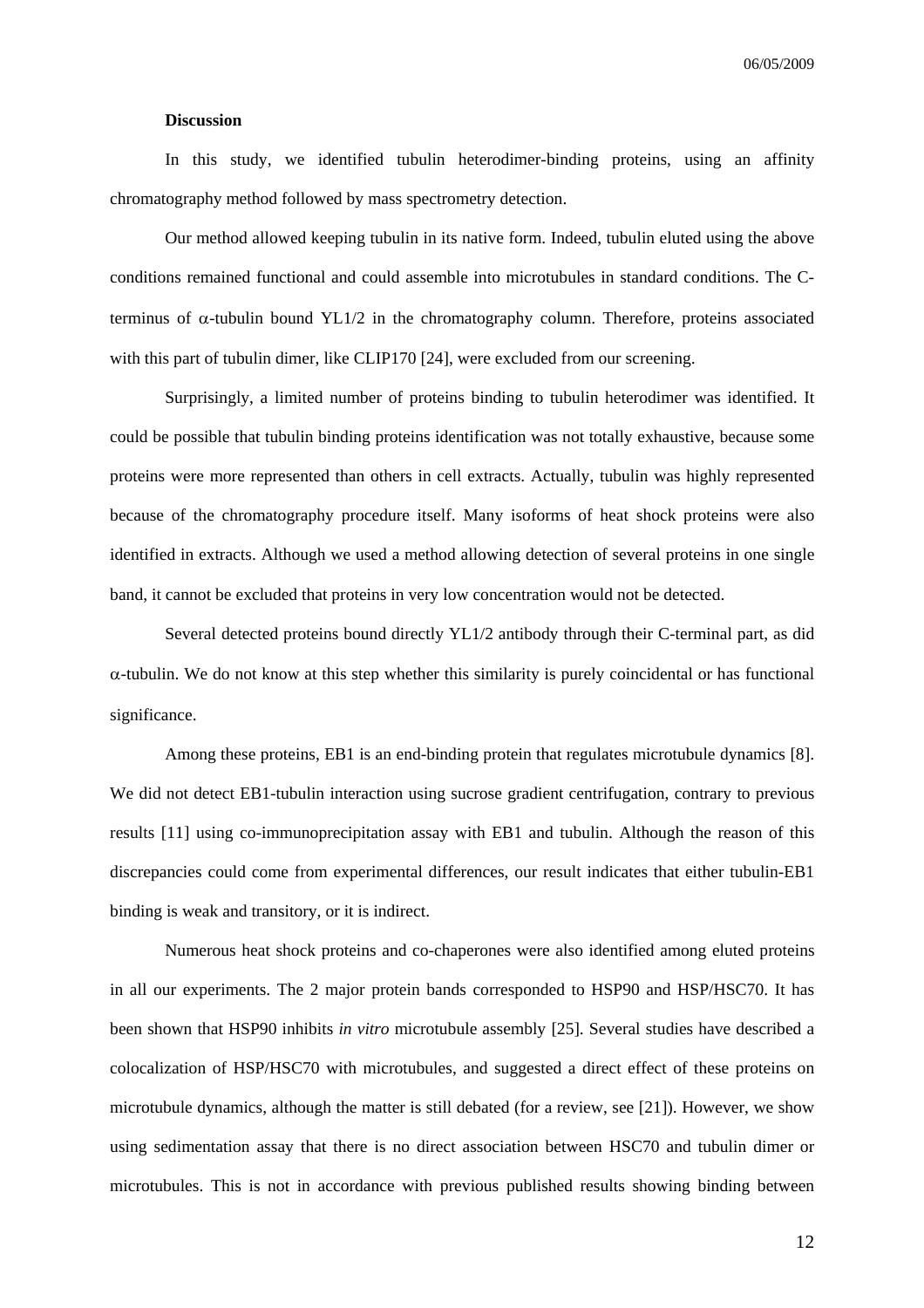HSP70 and microtubules [26]. A possible explanation of such a discrepancy is that HSC70 and HSP70 do not interact similarly with tubulin.

The presence of HSC70 in eluted fractions after chromatography process could have several explanations. If some tubulin molecules adsorbed on the column were degraded, HSC70 could function as a chaperone and bind degraded molecules. However, we checked that assembly properties of tubulin were not altered after elution, showing that there was no detectable tubulin degradation (Fig. 2). Alternatively, HSC70 could bind tubulin indirectly, through multiprotein complex with cochaperones, several of them being detected in eluted fractions. Two other proteins associated to HSC70 were also found after elution, stathmin and clathrin (Table 2). Stathmin protein forms a complex with tubulin [27] and stimulates microtubule disassembly [28]. The interaction between stathmin and HSC70 has been shown using immunoprecipitation in PC12 cells [29]. HSC70 is involved in multiprotein complexes associated in the uncoating of clathrin-coated vesicles [30].

In addition to clathrin, four other proteins found in fractions eluted after mitotic cells loading have not been described as tubulin binding protein or microtubule associated protein. They were APC2, importin  $\alpha$  and  $\beta$ , and LRP130 (Table 1). Interestingly, the 3 first proteins have been shown to be implicated in mitotic spindle control. APC2 is a member of the Anaphase-Promoting Complex (APC), a large ubiquitin-protein ligase complex [31]. The microtubule associated protein Ase and the kinesin motor protein Kip1 have been found to be substrates of APC in budding yeast and play a role in regulating the mitotic spindle [32, 33].

The nuclear import receptors,  $\alpha$  and  $\beta$  importins, directly regulate the activities of at least 2 microtubule organizing components during mitosis, TPX2 [34] and NuMA [35] respectively.

LRP-130 is a RNA-binding protein, and its biological function is currently suggested to be implicated in mRNA metabolism in both nucleus and mitochondria [36]. Proteins that function in translation have been reported to bind to the cytoskeleton. This association could serve as a mechanism to regulate translation rate or to increase efficiency of translation [37].

To our knowledge, this study represents the first systematic identification of proteins binding to tubulin dimer in its native form. Other methods will be required to determine if some of these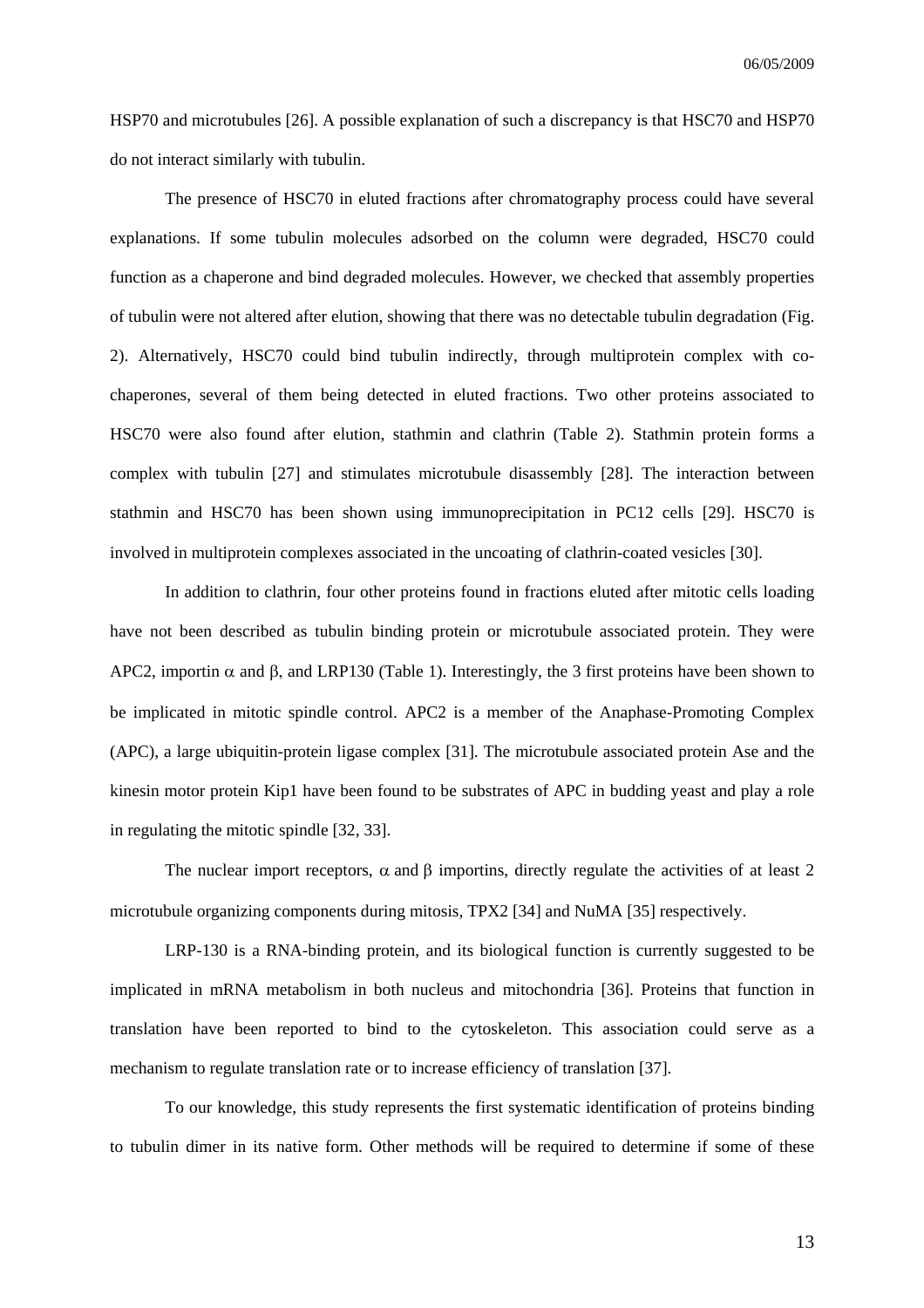proteins associate directly or indirectly with tubulin dimer by interacting with other proteins, as a component of a protein complex.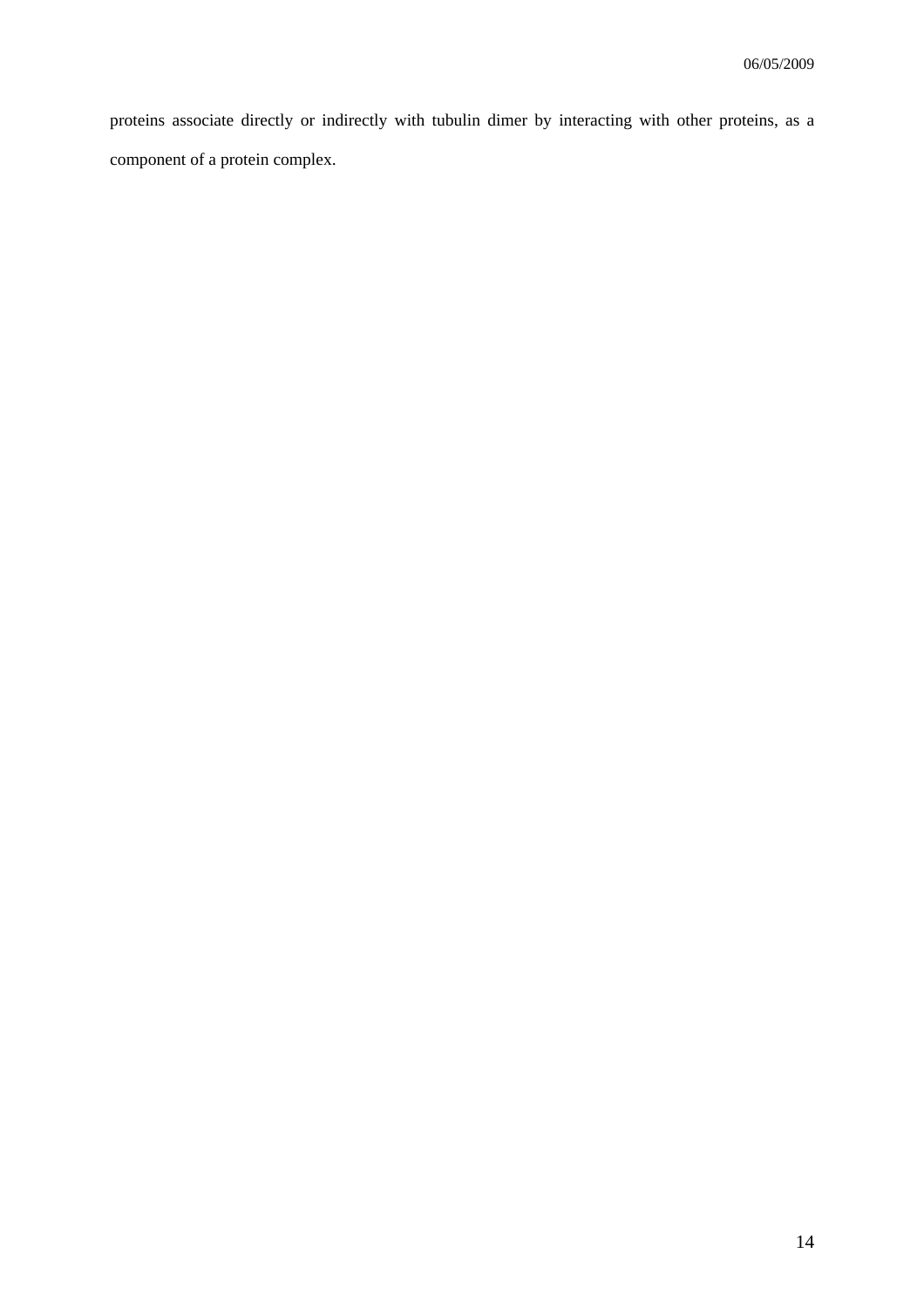Acknowledgments: This work was supported by grants from La Ligue Nationale Contre le Cancer ("équipe labellisée Ligue").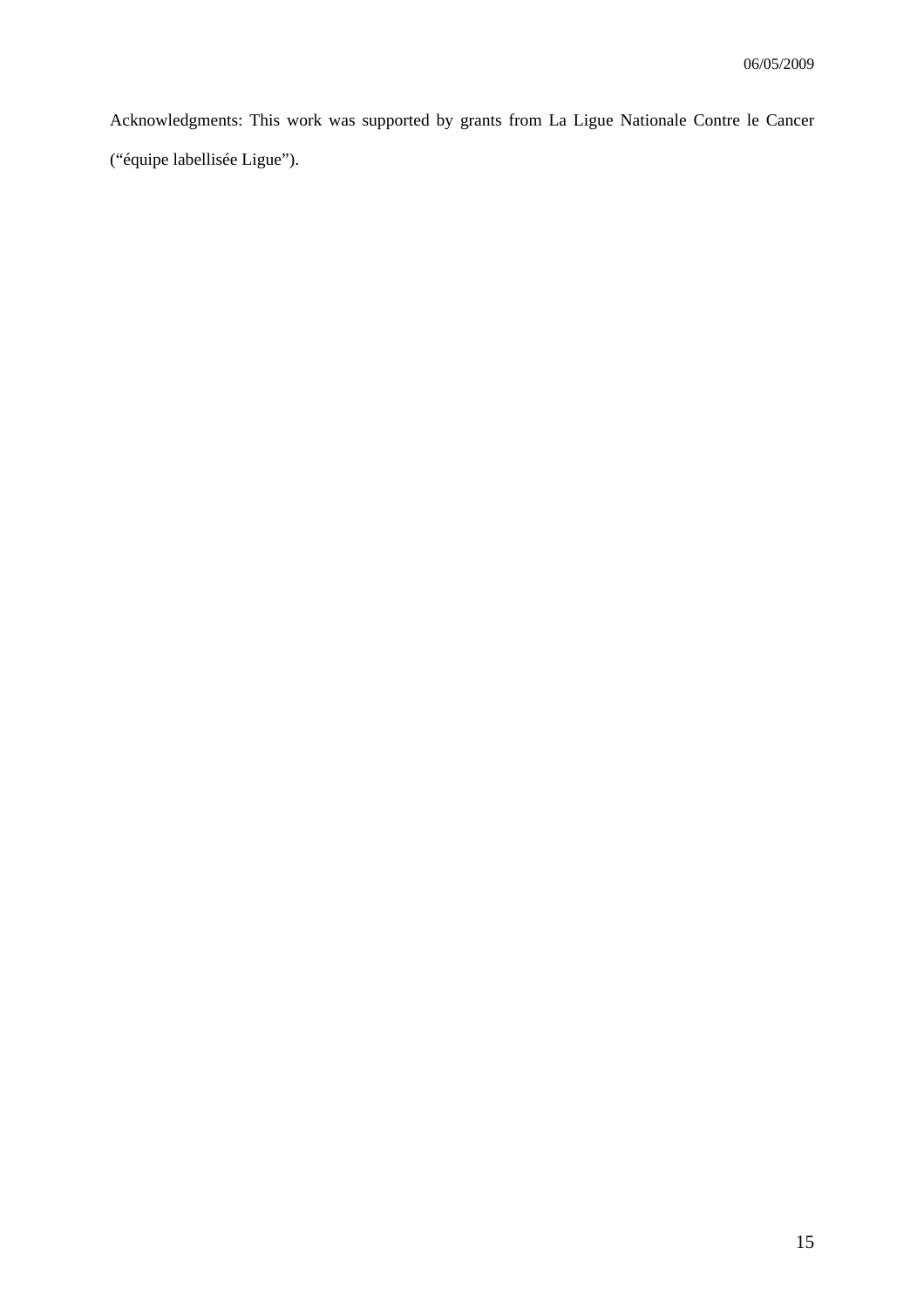#### **References**

[1] O. Valiron, N. Caudron, D. Job, Microtubule dynamics, CMLS 58 (2001) 2069-2084.

[2] L. Jourdain, P. Curmi, A. Sobel, D. Pantaloni, M.F. Carlier, Stathmin: a tubulin-sequestering protein which forms a ternary T2S complex with two tubulin molecules, Biochemistry 36 (1997) 10817-108121.

[3] M.O. Steinmetz, W. Jahnke, H. Towbin, C. Garcia-Echeverria, H. Voshol, D. Muller, J. van Oostrum, Phosphorylation dirupts the central helix in Op18/stathmin and suppresses binding to tubulin, EMBO Rep. 2 (2001) 505-510.

[4] P. Fanara, B. Oback, K. Ashman, A. Podtelejnikov, R. Brandt, Identification of MINUS, a small polypeptide that functions as a microtubule nucleation suppressor, EMBO J. 18 (1999) 565-577.

[5] G. Tian, S.A. Lewis, B. Feierbach, T. Stearns, H. Rommelaere, C. Ampe, N.J. Cowan, Tubulin subunits exist in an activated conformational state generated and maintained by proteins cofactors, J. Cell Biol. 138 (1997) 821-832.

[6] G. Tian, A. Bhamidipati, N.J. Cowan, S.A. Lewis, Tubulin folding cofactors as GTPase-activating proteins. GTP hydrolysis and the assembly of the alpha/beta-tubulin heterodimer, J. Biol. Chem. 274 (1999) 24054-24058.

[7] A. Bhamidipati, S.A. Lewis, N.J. Cowan, ADP ribosylation factor-like protein 2 (Arl2) regulates the interaction of tubulin-folding cofactor D with native tubulin, J. Cell Biol. 149 (2000) 1087-1096.

[8] J.S. Tirnauer, B.E. Bierer, EB1 proteins regulate microtubule dynamics, cell polarity, and chromosome stability, J. Cell Biol. 149 (2000) 761-766.

[9] L.A. Ligon, S.S. Shelly, M. Tokito, E.L.F. Holzbaur, The microtubule plus-end proteins EB1 and dynactin have differential effects on microtubule polymerization, Mol. Biol. Cell 14 (2003) 1405- 1417.

[10] K. Schwartz, K. Richards, D. Bostein, BIM1 encodes a microtubule-binding protein in yeast, Mol. Biol. Cell. 8 (1997) 2677-2691.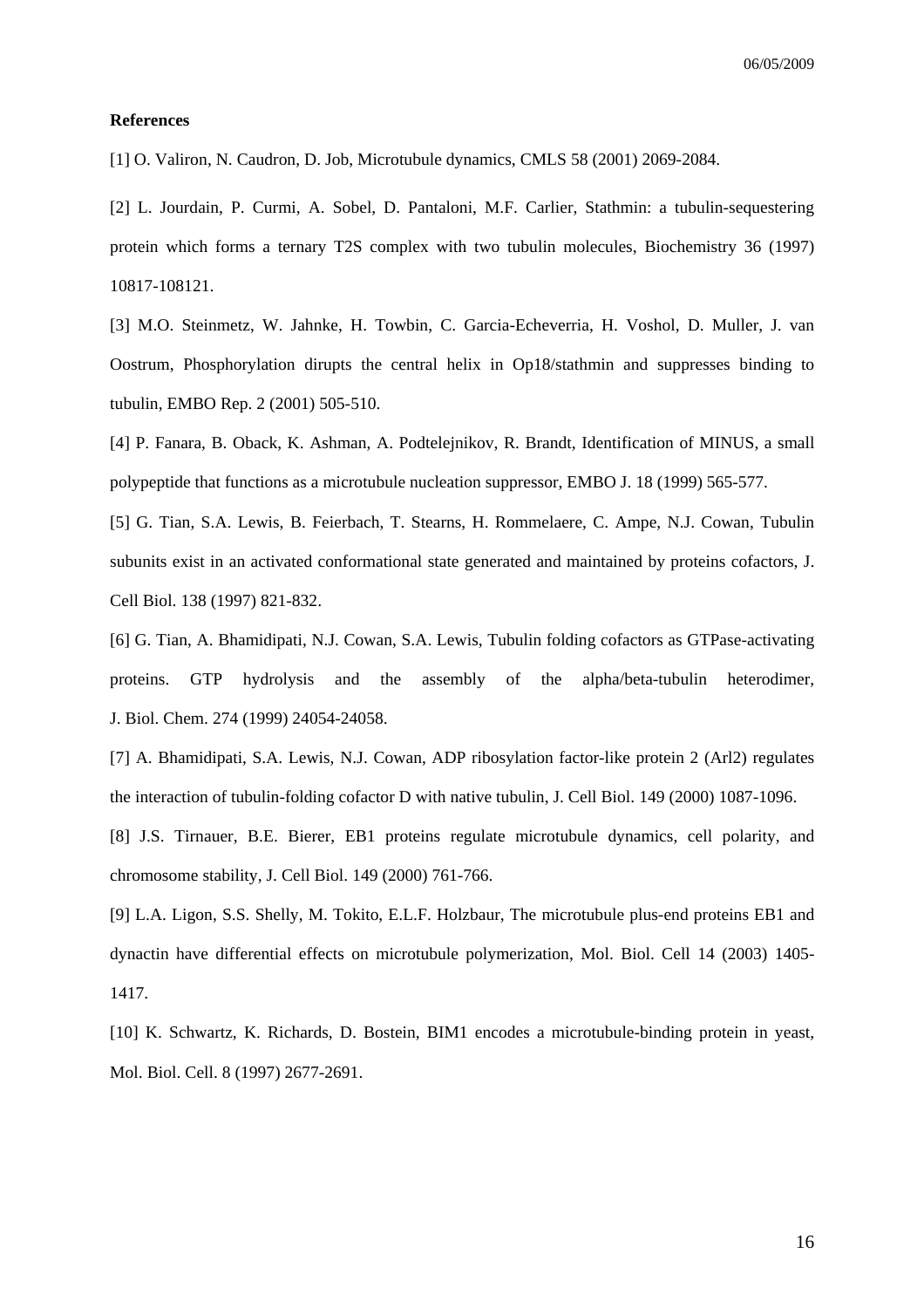[11] J.P. Juwana, P. Henderikx, A. Misho, A. Wadle, N. Fadle, K. Gerlach, J.W. Arends, H. Hoogenboom, M. Pfreundschuh, C. Renner, EB/RP gene family encodes tubulin binding proteins, Int. J. Cancer 81 (1999) 275-284.

[12] Y. Fukata, T.J. Itoh, T. Kimura, C. Ménager, T. Nishimura, T. Shiromizu, H. Watanabe, N. Inagaki, A. Iwamatsu, H. Hotani, K. Kaibuchi, CRMP-2 binds to tubulin heterodimers to promote microtubule assembly, Nat. Cell Biol. 4 (200) 583-591.

[13] B.F. Akum, M. Chen, S.I. Gundrson, G.M. Riefler, M.M. Scerri-Hansen, B.L. Firestein, Cypin regulates dendrite patterning in hippocampal neurons by promoting microtubule assembly, Nat. Neurol. 7 (2004) 145-152.

[14] N. Caudron, O. Valiron, Y. Usson, P. Valiron, D. Job, A reassessment of the factors affecting microtubule assembly and disassembly *in vitro*, J. Mol. Biol. 297 (2000) 211-220.

[15] L. Paturle, J. Wehland, R.L. Margolis, D. Job, Complete separation of tyrosinated, detyrosinated, and nontyrosinatable brain tubulin subpopulations using affinity chromatography, Biochemistry 28 (1989) 2698-2704.

[16] J. Wehland, M.C. Willigham, J.V. Sandoval, A rat monoclonal antibody reacting specifically with the tyrosinated form of alpha-tubulin. I. Biochemical characterization, effects on microtubule polymerization in vitro, and microtubule polymerization and organization in vivo, J. Cell Biol. 97 (1983) 1467-1475.

[17] M. Ferro, D. Salvi, S. Brugière, D. Miras, S. Kowalski, M. Louwagie, J. Garin, J. Joyard, N. Rolland, Proteomics of the chloroplast envelope membranes from *Arabidopsis thaliana*, Mol. Cell. Proteomics 2 (2003) 325-45

[18] E. Nogales, H.W. Wang, H. Niederstrasser, Tubulin rings: which way do they curve ? Curr. Opin. Struct. Biol. 13 (2003) 256-261.

[19] N.M. Standart, S.J. Bray, E.L. George, T. Hunt, J.V. Ruderman, The small subunit of ribonucleotide reductase is encoded by one of the most abundant translationally regulated maternal RNAs in clam and sea urchin eggs, J. Cell. Biol. 100 (1985) 1968-1976.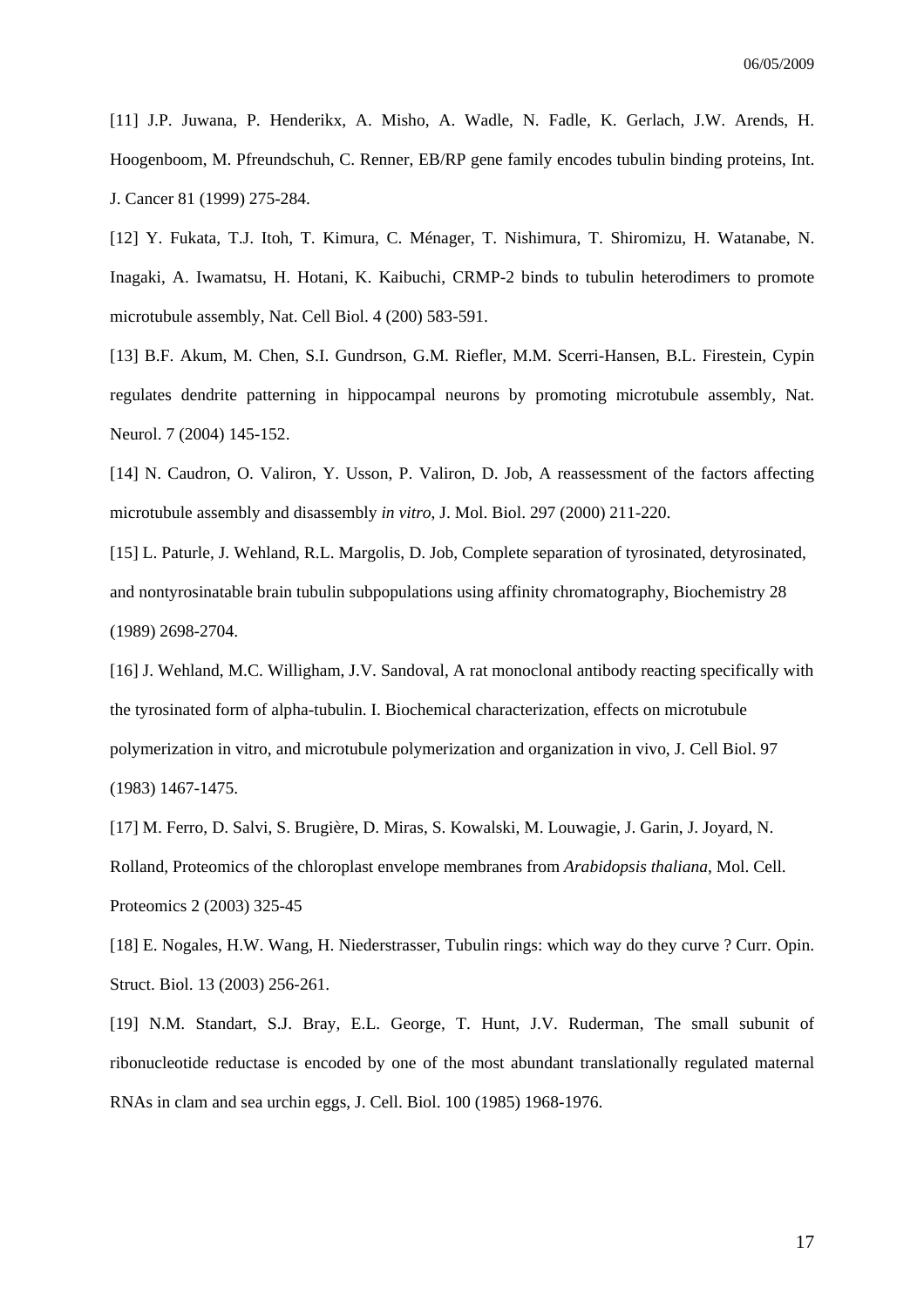[20] J.S. Tirnauer, S. Grego, E.D. Salmon, T.J. Mitchison, EB1- microtubule interactions in xenopus egg extracts: role of EB1 in microtubule stabilization and mechanisms of targeting to microtubules, Mol. Biol. Cell 13 (2002) 3614-3626.

[21] P. Liang, T.H. MacRae, Molecular chaperones and the cytoskeleton, J. Cell Sci. 110 (1997) 1431- 1440.

[22] M. Oka, M. Nakai, T. Endo, C.R. Lim, Y. Kimata, K. Kohno, Loss of Hsp70-Hsp40 chaperone activity causes abnormal nuclear distribution and aberrant microtubule formation in M-phase of Saccharomyces cerevisiae, J. Biol. Chem. 273 (1998) 29727-29737.

[23] N. Benaroudj, F. Triniolles, M.M. Ladjimi, Effect of nucleotides, peptides, and unfolded proteins on the self-association of the molecular chaperone HSC70, J. Biol. Chem. 271 (1996) 18471-18476.

[24] A.C. Badin-Larçon, C. Boscheron, J.M. Soleilhac, M. Piel, C. Mann, E. Denarier, A. Fourest-Lieuvin, L. Lafanéchère, M. Bornens, D. Job, Suppression of nuclear oscillations in Saccharomyces cerevisiae expressing Glu tubulin, Proc. Natl. Acad. Sci. USA 101 (2004) 557-5582.

[25] C. Garnier, P. Barbier, R. Gilli, C. Lopez, V. Peyrot, C. Briand, Heat-shock protein 90 (hsp90) binds *in vitro* to tubulin dimer and inhibits microtubule formation, Biochem. Biophys. Res. Commun. 250 (1998) 414-419.

[26] C. Sanchez, R. Padilla, R. Paciucci, J.C. Zabala, J. Avila, Binding of heat-shock protein 70 (hsp70) to tubulin, Archives of Biochem. and Biophysics 310 (1994) 428-432.

[27] B. Gigant, P.A. Curmi, C. Martin-Barbey, E. Charbaut, S. Lachkar, L. Lebeau, S. Siavoshian, A. Sobel, M. Knossow, The 4 A X-ray structure of a tubulin:stathmin-like domain complex, Cell 102 (2000) 809-816.

[28] L. Belmont, T. Mitchison, H.W. Deacon, Catastrophic revelations about Op18/stathmin, Trends Biochem. Sci. 21 (1996) 197-198.

[29] V. Manceau, O. Gavet, P. Curmi, A. Sobel, Stathmin interaction with HSC70 family proteins, Electrophoresis 20 (1999) 409-417.

[30] E. Ungewickell, H. Ungewickell, S.E. Holstein, R. Lindner, K. Prasad, W. Barouch, B. Martin,

L.E. Greene, E. Eisenberg, Role of auxilin in uncoated clathrin-coated vesicles, Nature 378 (1995) 632-635.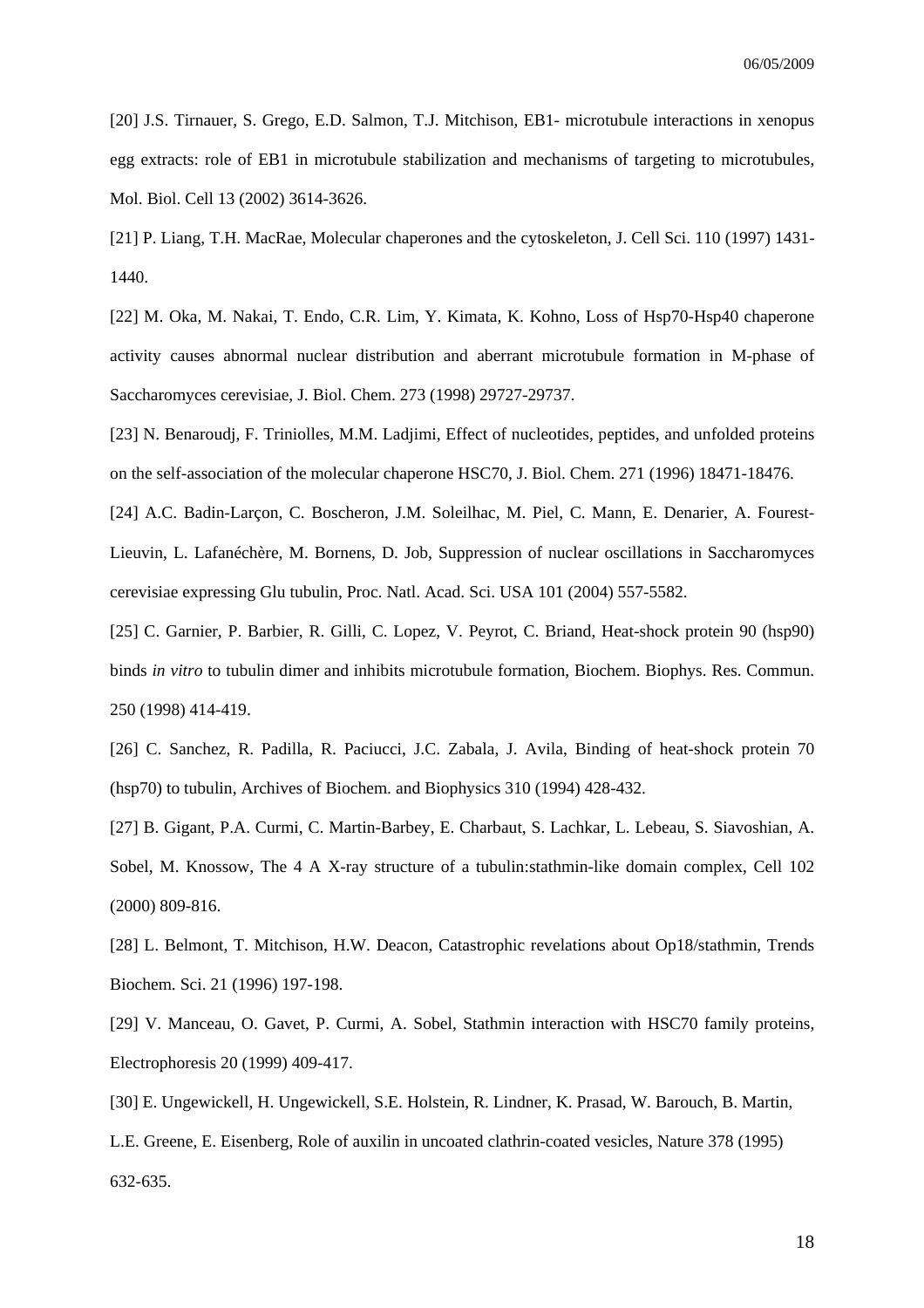[31] J.W. Harper, J.L. Burton, M.J. Solomon, The anaphase-promoting complex: it's not just for mitosis any more, Genes Dev. 165 (2002) 2179-2206.

[32] Y.L. Juang, J. Huang, J.M. Peters, M.E. Mc Laughlin, C.Y. Tai, D. Pellman, APC-mediated proteolysis of Ase1 and the morphogenesis of the mitotic spindle, Science 275 (1997) 1311-1314.

[33] D.M. Gordon, D.M. Roof, Kip1, a kinesin-related motor protein is a substrate for APC-mediated proteolysis, Mol. Biol. Cell 8 (Suppl.) (1997) 813.

[34] C.A. Schatz, R. Santarella, A. Hoenger, E. Karsenti, I.W. Mattaj, O.J. Gruss, R.E. Carazo-Salas, Importin alpha-regulated nucleation of microtubules by TPX2, EMBO J. 22 (2003) 2060-2070.

[35] M.V. Nachury, T.J. Maresca, W.C. Salmon, C.M. Waterman-Storer, R. Heald, K. Weis, Importin beta is a mitotic target of the small GTPase Ran in spindle assembly, Cell 104 (2001) 95-106.

[36] S. Mili, S. Pinol-Roma, LRP130, a pentatricopeptide motif protein with a noncanonical RNAbinding domain, is bound in vivo to mitochondrial and nuclear RNAs, Mol. Cell. Biol. 23 (2003) 4972-4982.

[37] R.P. Jansen, RNA-cytoskeletal associations, FASEB J. 13 (1999) 455-466.

[38] A. Sobel, A.H. Tashjian, Distinct patterns of cytoplasmic protein phosphorylation related to regulation of synthesis and release of prolactin by GH cells, J. Biol. Chem. 258 (1983) 10312-10324.

[39] S.A. Lewis, G. Tian, N.J. Cowan, The alpha and beta tubulin folding pathways, Trends Cell. Biol. 7 (1997) 479-485.

[40] S. Charasse, M. Mazel, S. Taviaux, P. Berta, T. Chow, C. Larroque, Characterization of the cDNA and pattern expression of a new gene over-expressed in human hepatomas and colonic tumors, Eur. J. Biochem. 234 (1995) 406-413.

[41] S. Chen, V. Prapapanich, R.A. Rimerman, B. Honoré, D.F. Smith, Interactions of p60, a mediator of progesterone receptor assembly, with heat shock proteins HSP90 and HSP70, Mol. Endocrinol. 10 (1996) 682-693.

[42] C.Y. Fan, S. Lee, D.M. Cyr, Mechanisms for regulation of Hsp70 function by Hsp40, Cell Stress Chaperones 8 (2003) 309-316.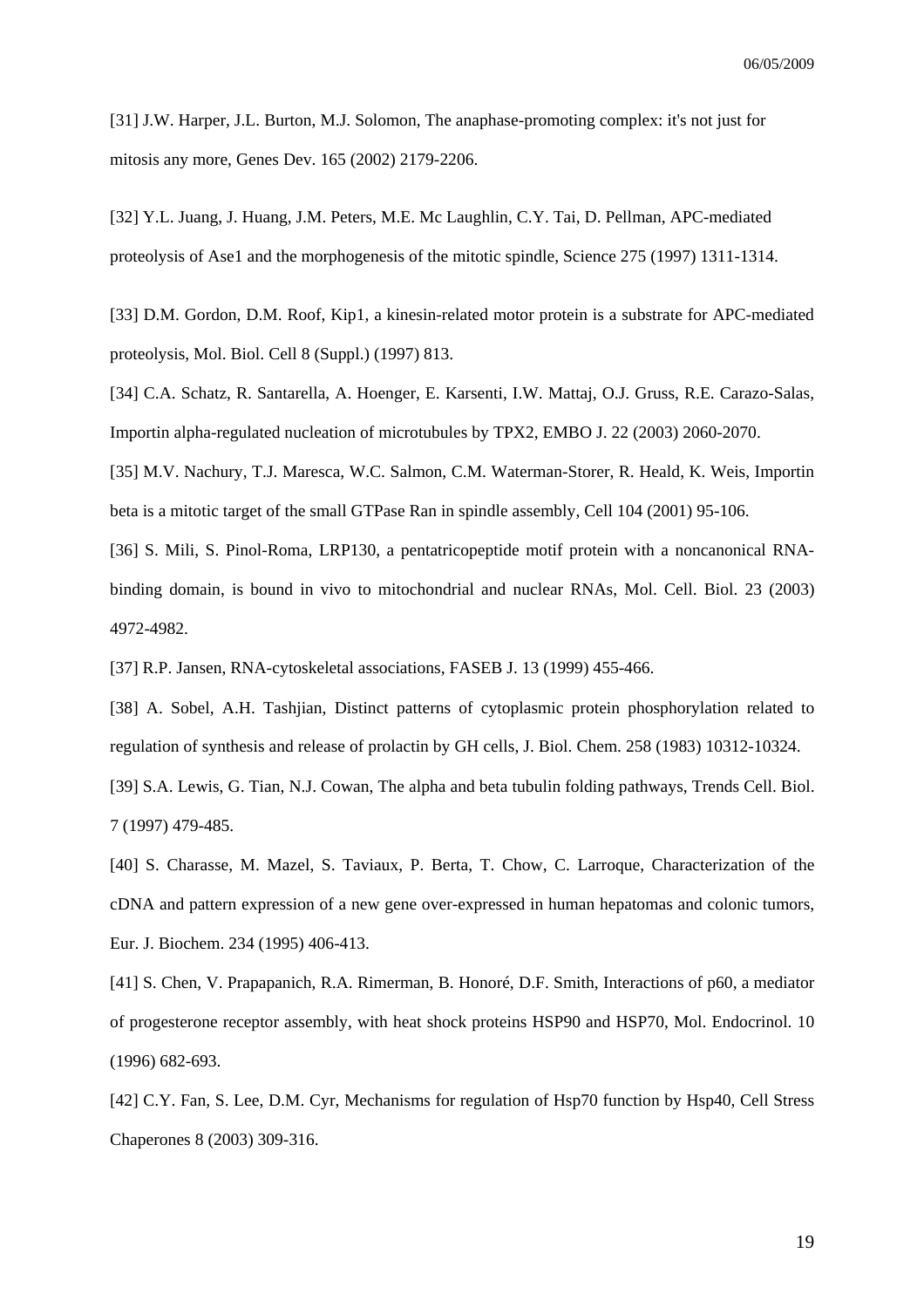[43] S. Takayama, Z. Xie, J.C. Reed, An evolutionary conserved family of Hsp70/Hsc70 molecular chaperone regulators, J. Biol. Chem. 274 (1999) 781-786.

[44] A.S. Lee, Mammalian stress response: induction of the glucose-regulated protein family, Curr. Opin. Cell Biol. 4 (1992) 267-273.

[45] B.C. Santos, A. Chevaile, R. Kojima, S.R. Gullans, Characterization of the Hsp110/SSE gene family response to hyperosmolality and other stresses, Am. J. Physiol. 274 (1998) F1054-1061.

[46] S.A. Mousavi, L. Malerod, R. Kjeken, Clathrin-dependent endocytosis, Biochem. J. 377 (2004) 1- 16.

[47] J. Hou, F. Wang, W.F. McKeehan, Molecular cloning and expression of the gene for a major leucine-rich protein from human hepatoblastoma cells (HepG2), In Vitro Cell Dev. Biol. Anim. 30A (1994) 111-114.

[48] K. Weis, Importins and exportins: how to get in and out of the nucleus, Trends Biochem. Sci. 136 (1998) 859-870.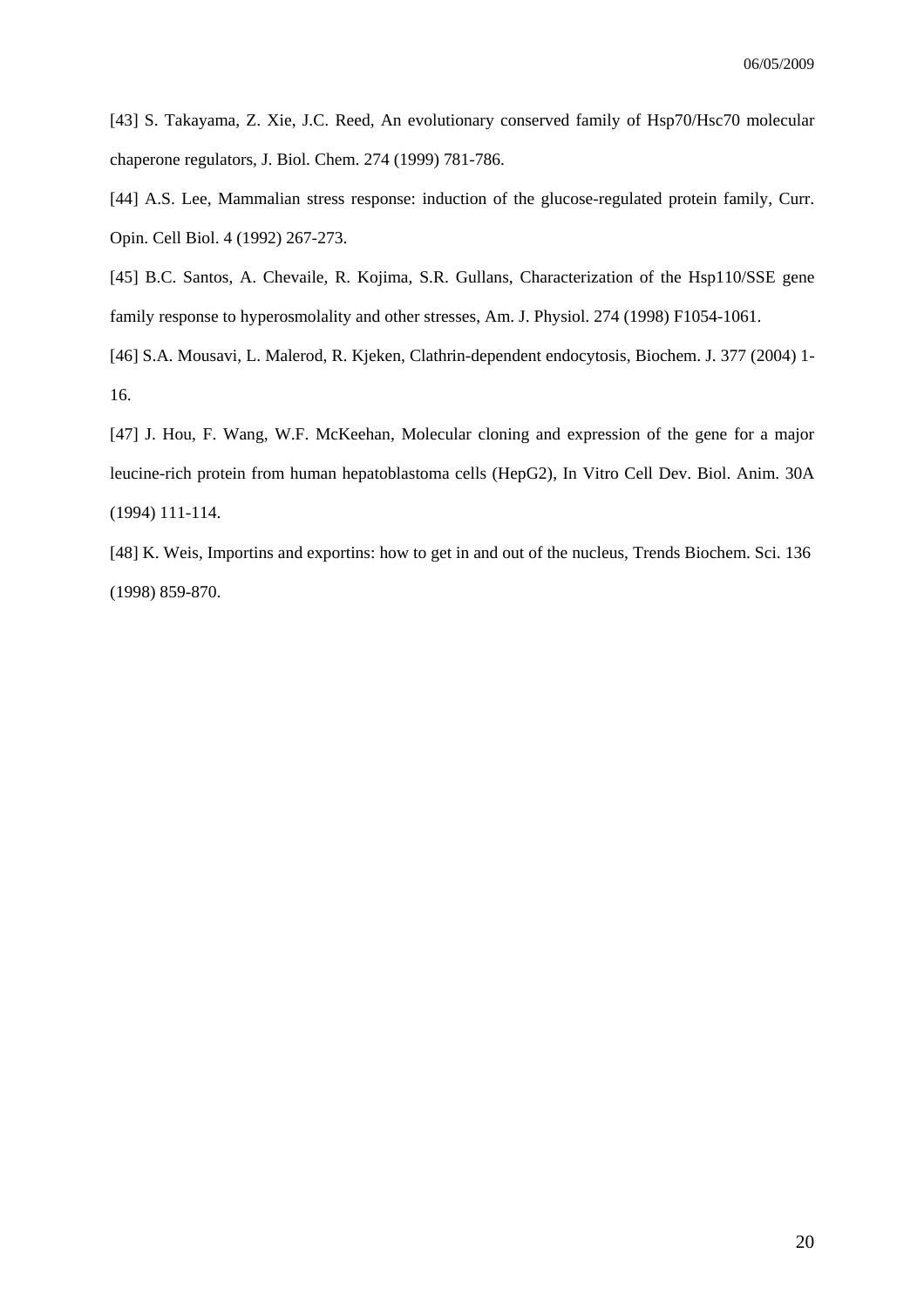#### **Figures**

#### **Figure 1:**

Strategy used to isolate and identify proteins associated to tubulin dimers. YL1/2 antibody was covalently coupled to Sepharose 4B gel (step 1); tubulin dimers (step 2) then cell extracts (step 3) were loaded onto the column; protein complexes were eluted using V12 peptide solution (step 4), analyzed by SDS-PAGE and identified using mass spectrometry.

#### **Figure 2:**

Tyrosinated tubulin were loaded onto Sepharose 4B column coupled to YL1/2 (anti-Tyr-tubulin) antibody and eluted (see text). Microtubule assemblies from eluted tubulin (9.5 µM) and from control tubulin (9.5 µM), at 37°C in PEM buffer with 1mM GTP, followed in a spectrophotometer at 350 nm.

Figure 2: Identification of tubulin associated proteins.

Interphasic (A) or mitotic (B) HeLa cell lysates were subjected to affinity columns. Eluted proteins were subjected to SDS-PAGE analysis (A: 12% polyacrylamide; B: 10% polyacrylamide). Analysis of protein bands was performed by mass-spectrometry. Molecular masses of the markers are presented in kDa.

**Figure 3:** Sucrose density gradient centrifugation of EB1 and tubulin dimer.

Samples of 30 µl tubulin (7 µM) were subjected to continuous 5-20% sucrose gradient centrifugation during 16 hrs, in the absence (A) or in the presence of EB1 (50  $\mu$ M) added into the whole gradient (B). After collection, fractions were analyzed on SDS-PAGE. (C) Quantification of tubulin contents in each fractions.

**Figure 4:** Sucrose density gradient centrifugation of HSC70 and tubulin dimer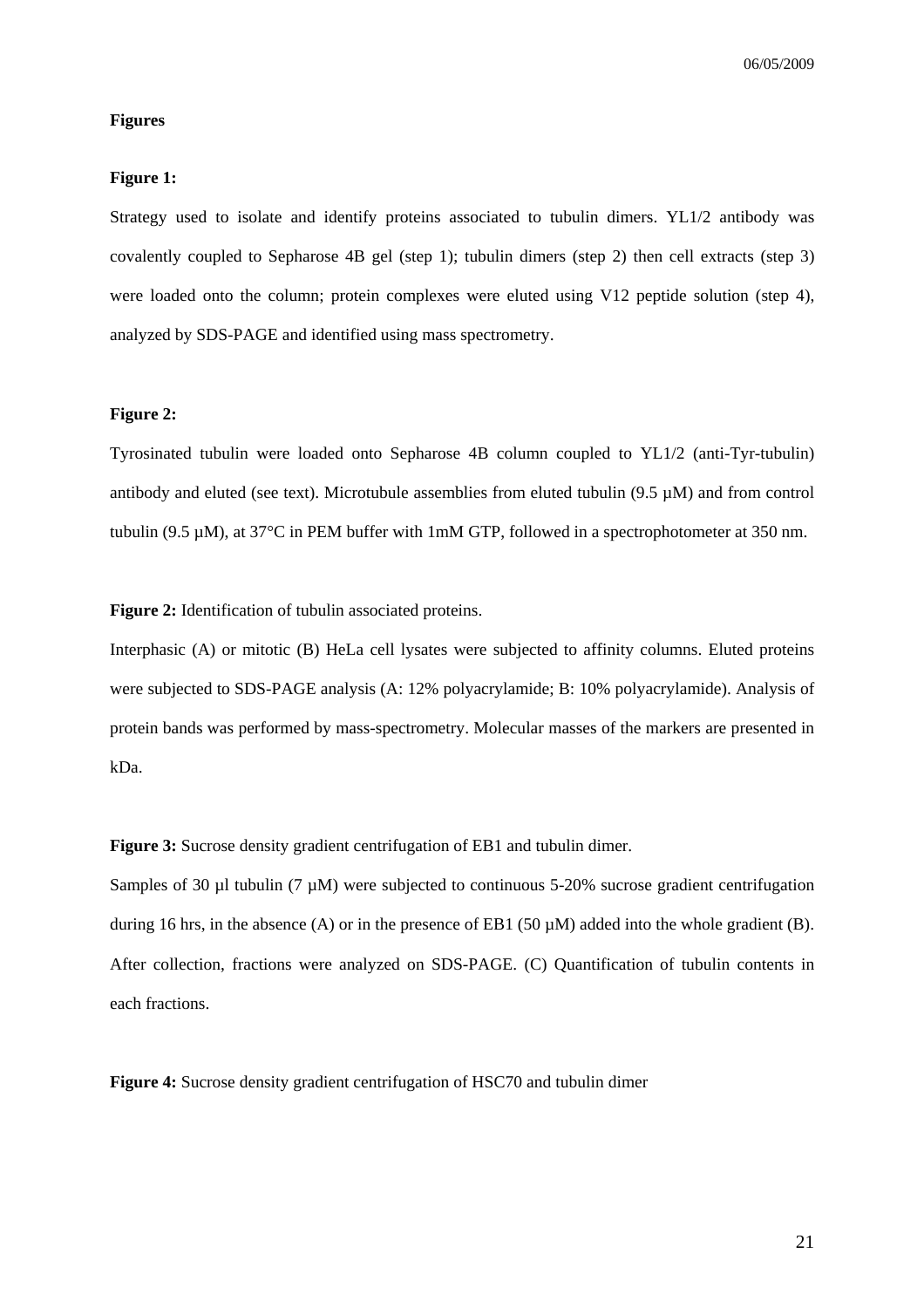Samples of 30 µl tubulin (7 µM) (A) or HSC70 (1.5 µM) (B) or mix of both proteins (C) were subjected to continuous 5-20% sucrose gradient centrifugation during 32 hrs. After collection, fractions were analyzed on SDS-PAGE. (D) Quantification of HSC70 contents in each fractions. (E) Tubulin (10  $\mu$ M) was assembled in the presence of HSC70 (50  $\mu$ M) in microtubule stabilizing buffer (see text) and microtubules were centrifuged. Supernatant (S) and pellet (P) were collected and analyzed on SDS-PAGE.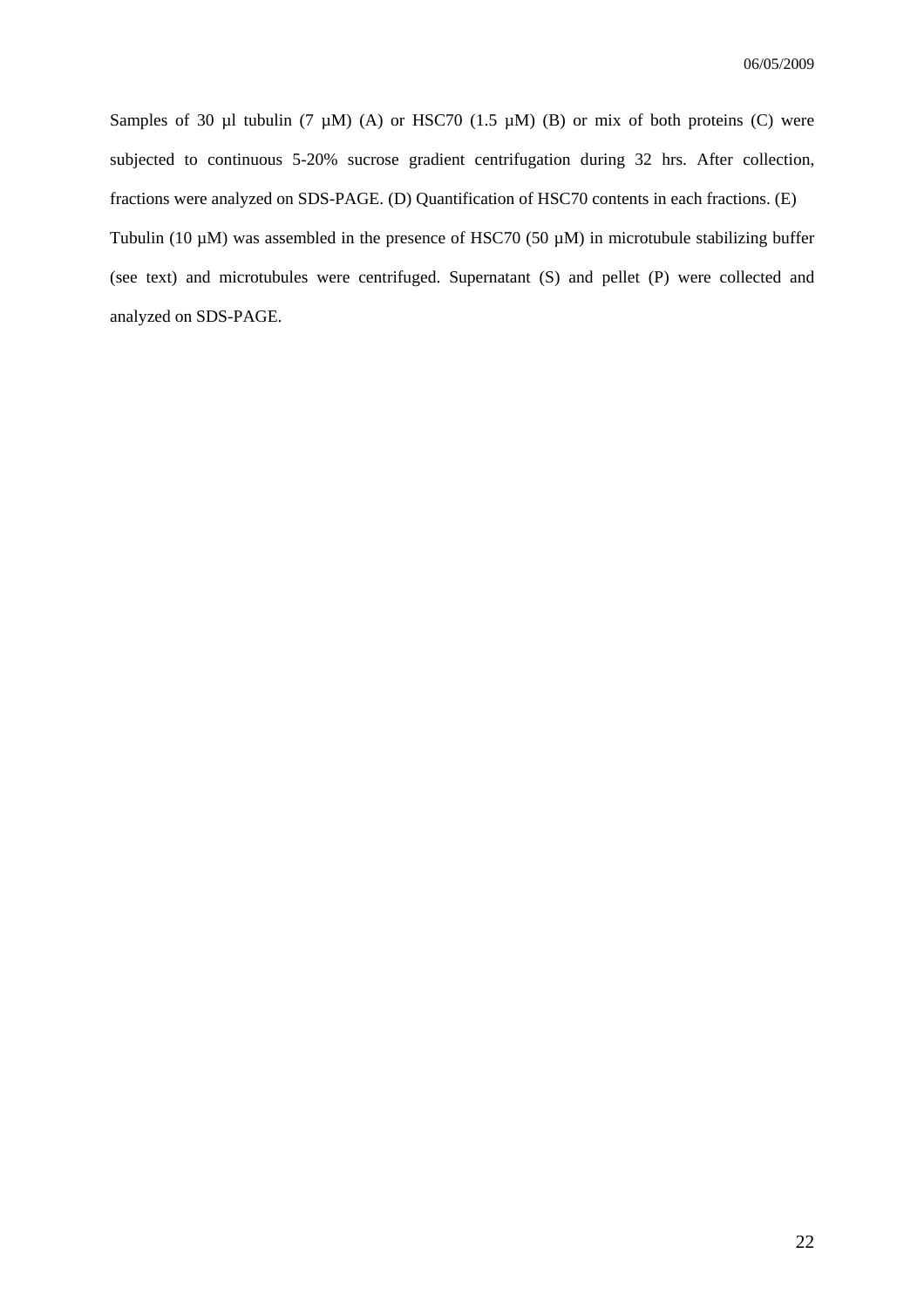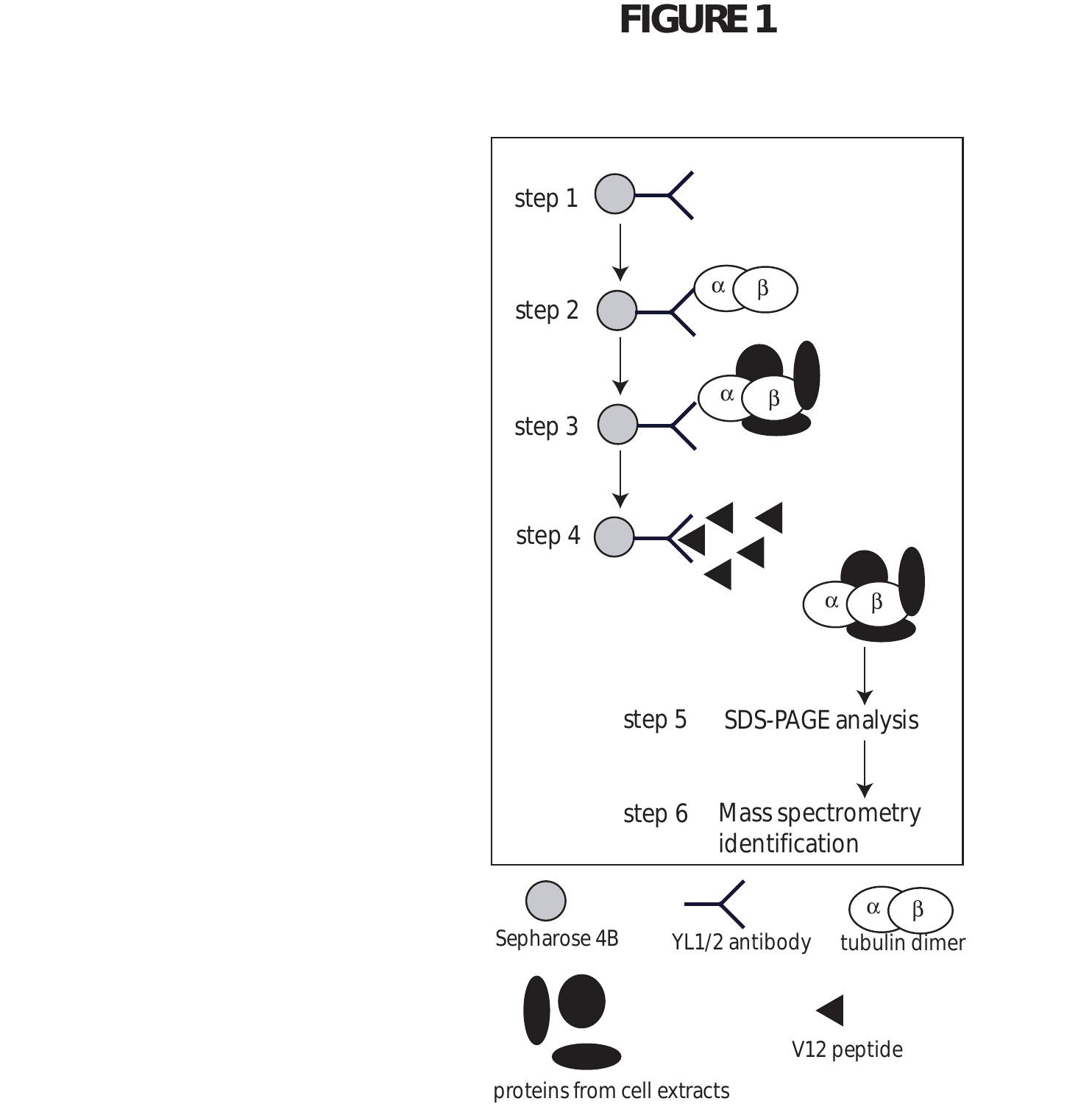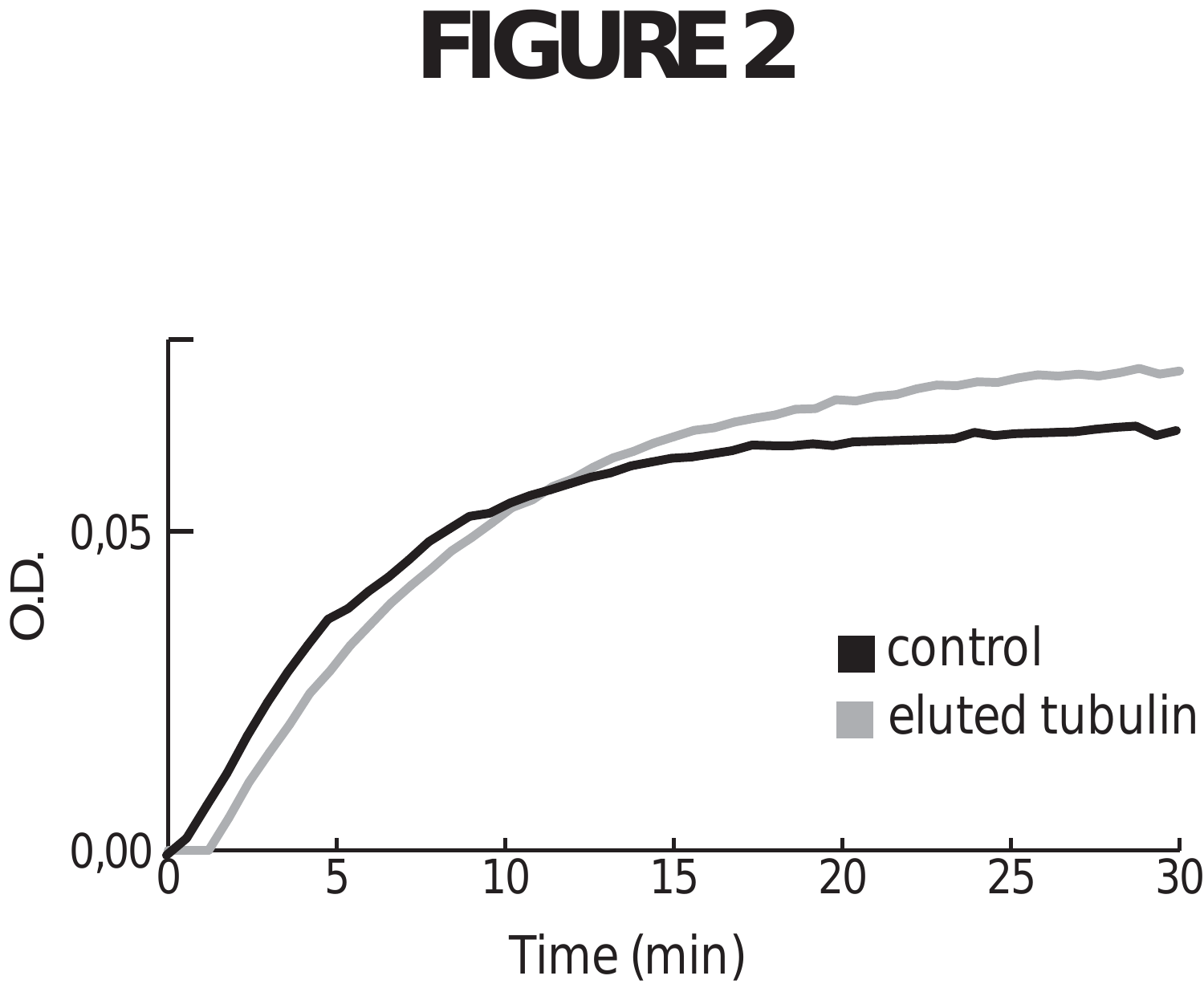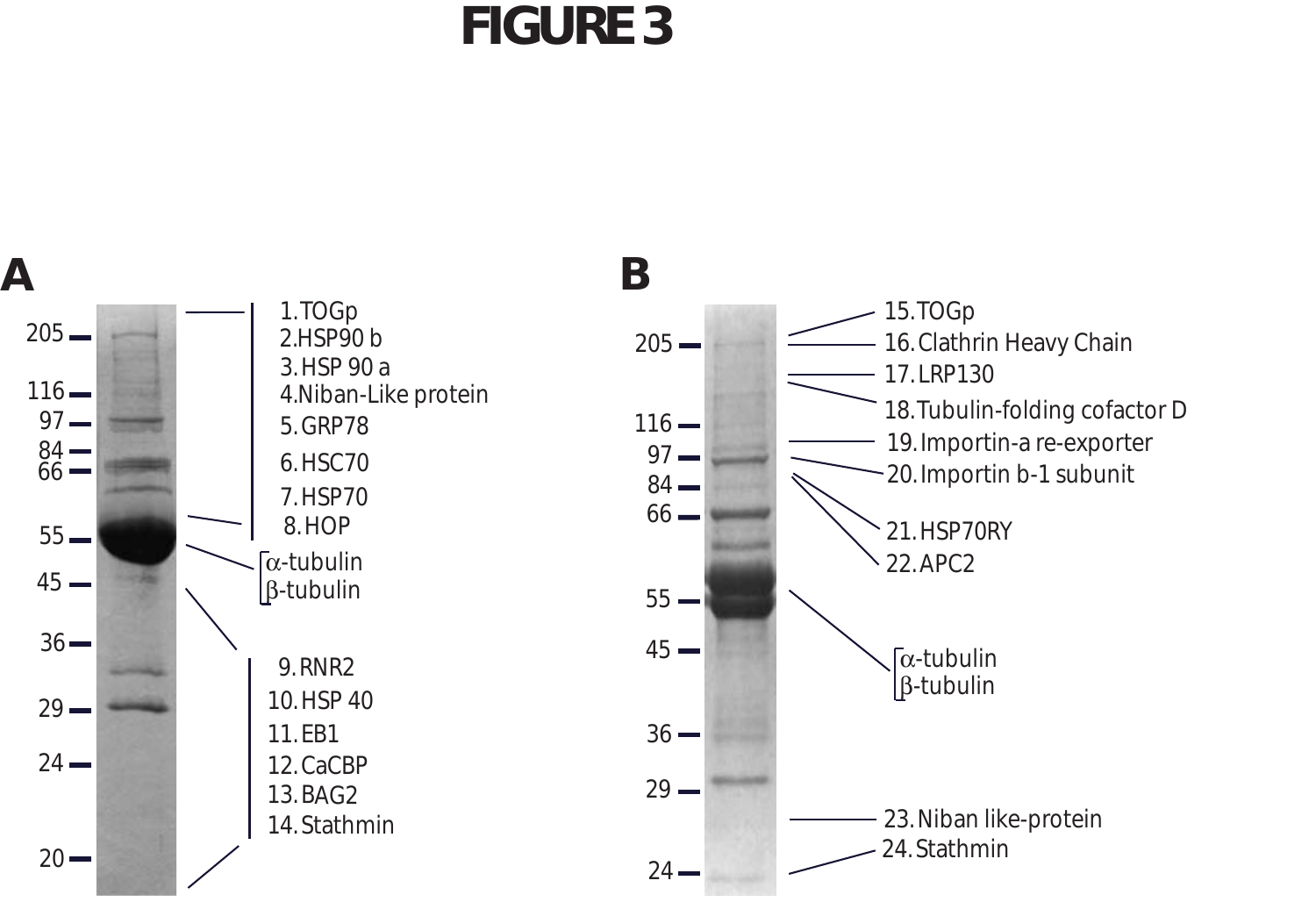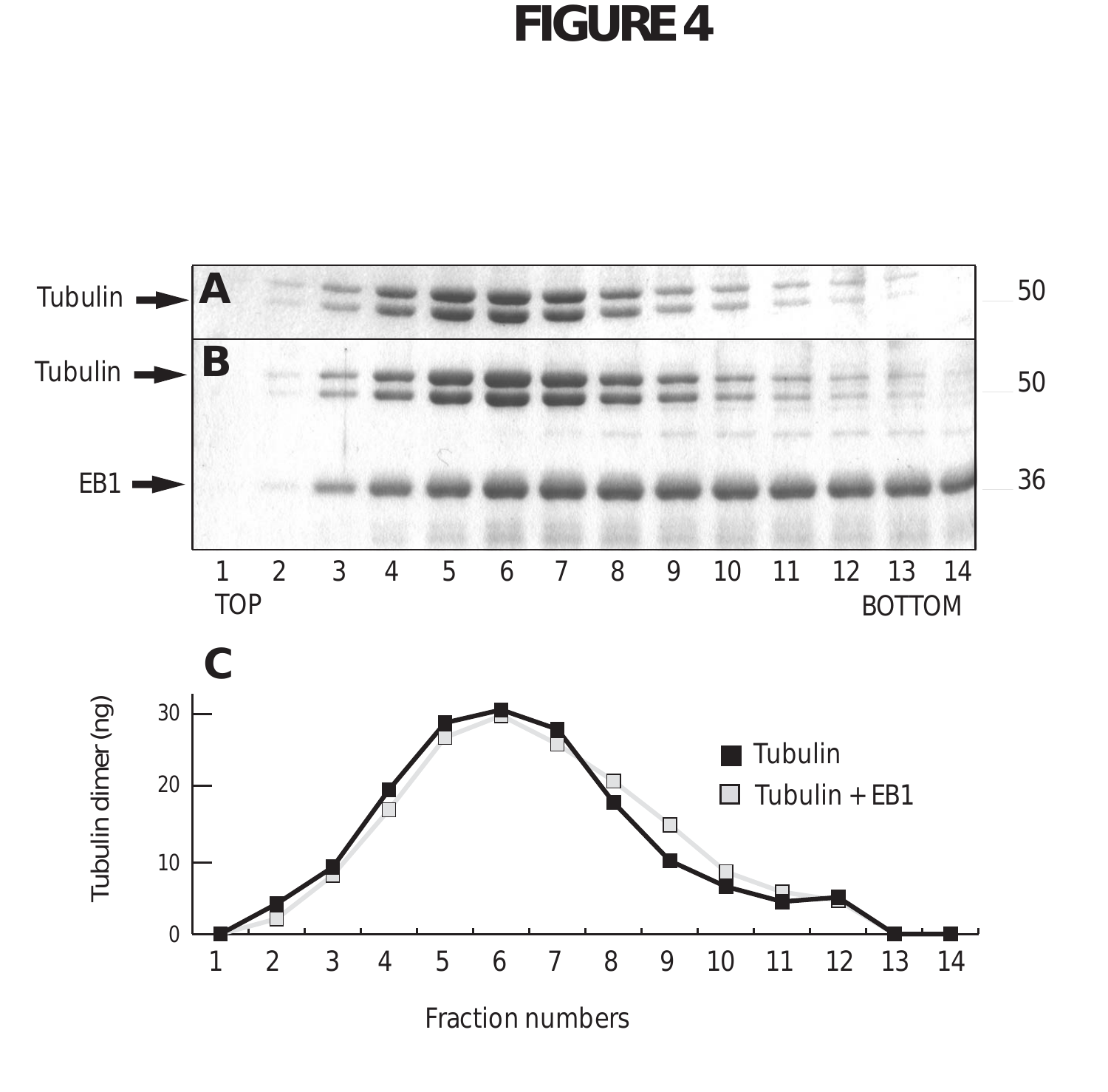

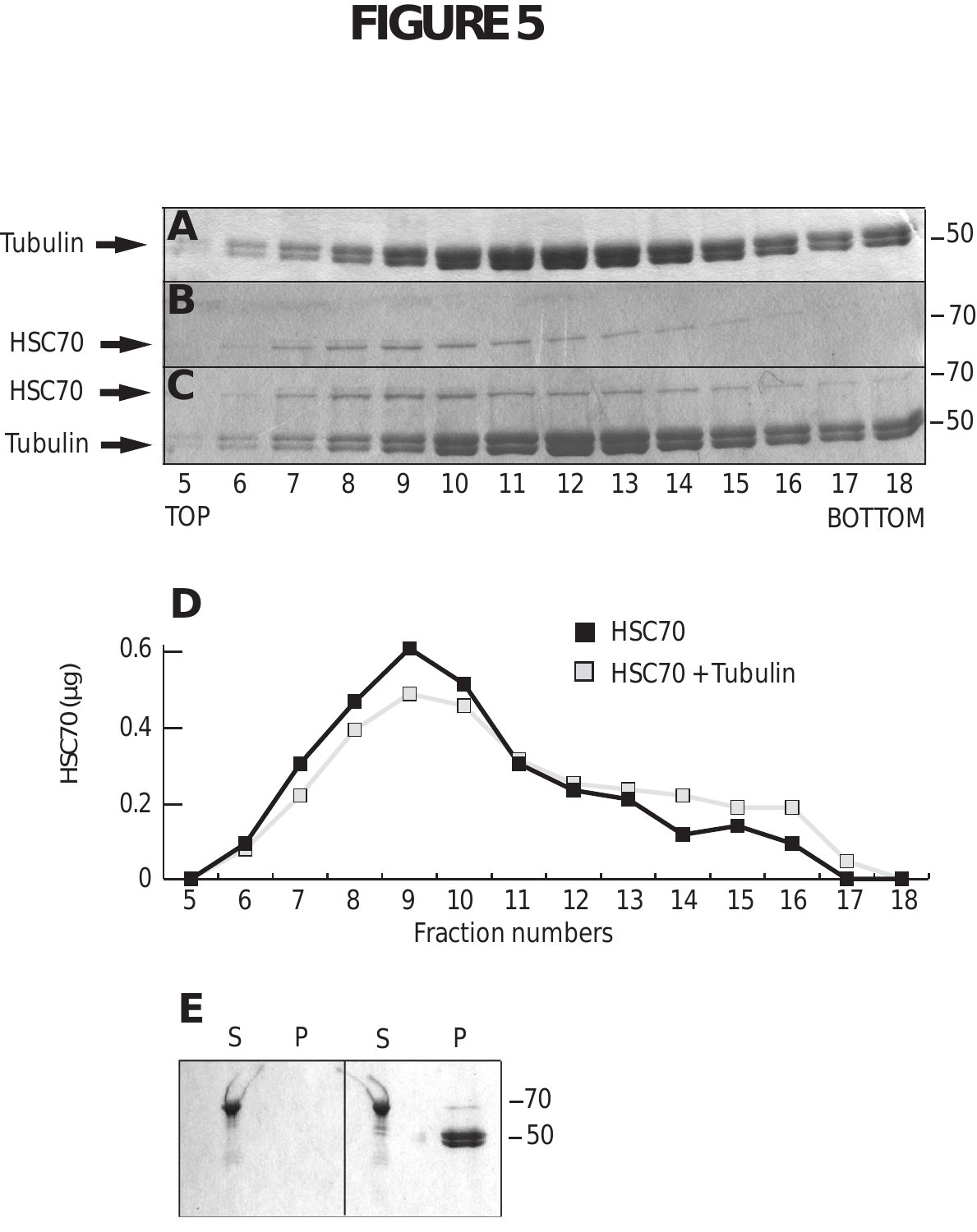### **Table 1: Identification of tubulin associated proteins**

| Number (a)     | Protein name                                                 | <b>Access ion</b> | <b>Theoretical</b> | Number of identified |
|----------------|--------------------------------------------------------------|-------------------|--------------------|----------------------|
|                |                                                              | number            | molecular          | peptides (b)         |
|                |                                                              |                   | mass (kDa)         |                      |
|                |                                                              |                   |                    |                      |
|                | 1) HeLa cell lysates (interphase, after microtubule removal) |                   |                    |                      |
| $\mathbf{1}$   | TOGp                                                         | Q14008            | 225.3              | $\mathfrak{Z}$       |
| $\overline{2}$ | $HSP90\beta$                                                 | P08238            | 84.5               | 11                   |
| 3              | HSP90 $\alpha$                                               | P07900            | 83                 | 6                    |
| $\overline{4}$ | Niban-like protein                                           | <b>Q96TA1</b>     | 82.6               | $\mathbf{1}$         |
| 5              | GRP78                                                        | P11021            | 72.3               | $\mathbf{1}$         |
| 6              | HSC70                                                        | P11142            | $70.8\,$           | 9                    |
| $\tau$         | <b>HSP70</b>                                                 | P08107            | 70                 | 6                    |
| 8              | HOP (HSC70/HSP90 Organizing Protein)                         | P31948            | 62.5               | $\mathbf{1}$         |
| 9              | Ribonucleotide small chain reductase (RNR2)                  | P31350            | 44.8               | $\mathfrak s$        |
| 10             | <b>HSP40</b>                                                 | P31689            | 44.8               | $\mathbf{1}$         |
| 11             | EB1                                                          | Q15691            | $30\,$             | $\mathfrak{Z}$       |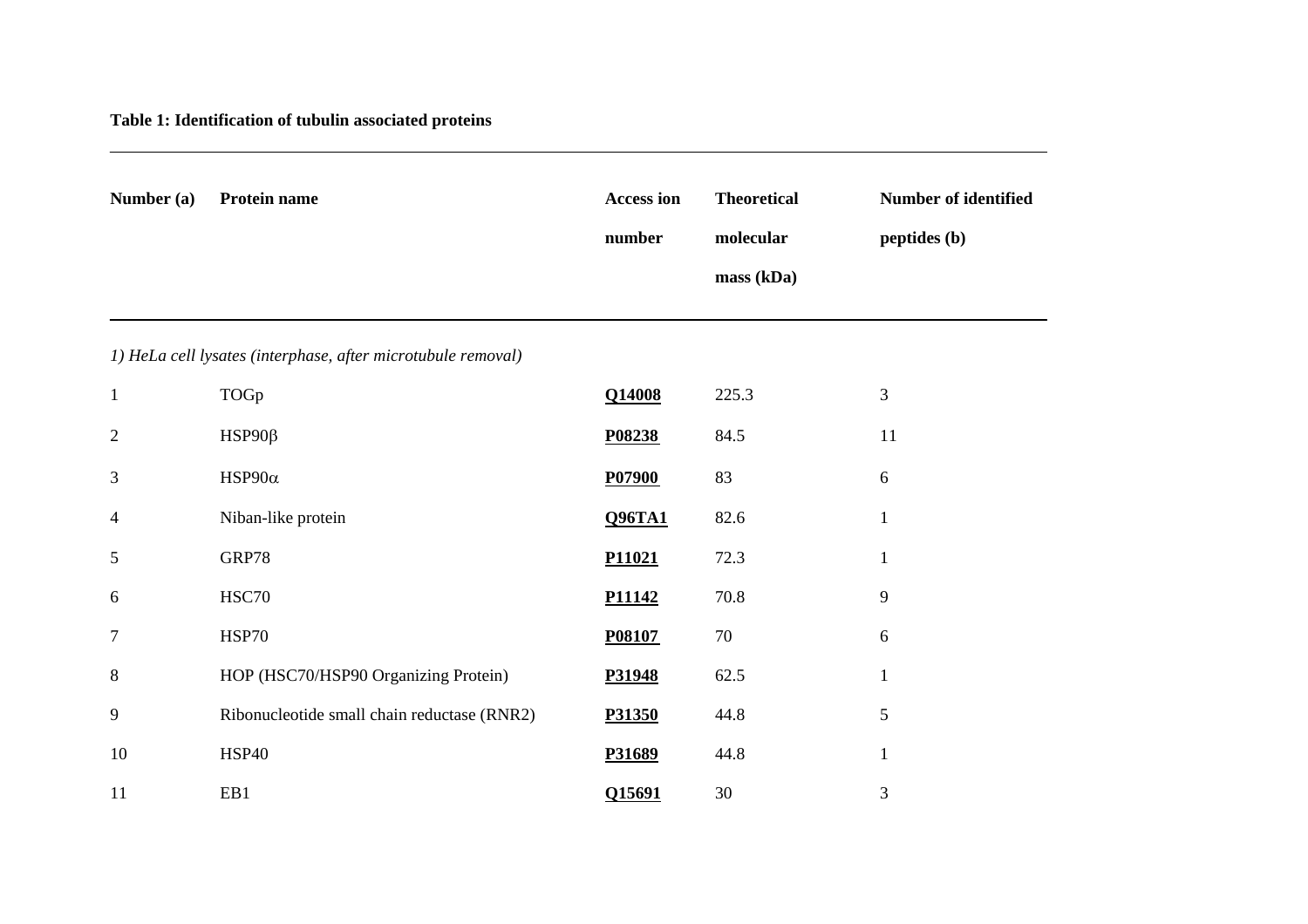| 1٦ | Calcyclin binding protein (CaCBP) | 060666 | 26.1 |  |
|----|-----------------------------------|--------|------|--|
|    | BAG2                              | O95816 | 23.7 |  |
| 14 | <b>Stathmin</b>                   | P16949 |      |  |

### *2) HeLa cell lysates (G2/M)*

| 15 | TOGp                                       | Q14008        | 225.3 | 10             |
|----|--------------------------------------------|---------------|-------|----------------|
| 16 | Clathrin Heavy Chain                       | P49951        | 191.5 | 10             |
| 17 | 130 kDa leucine rich protein (LRP130)      | P42704        | 145.1 | $\mathbf{I}$   |
| 18 | Tubulin-folding cofactor D                 | Q9BTW9        | 132.4 | 3              |
| 19 | Importin $\alpha$ re-exporter              | P55060        | 110.2 | $\overline{2}$ |
| 20 | Importin β-1 subunit                       | Q14974        | 97    | 1              |
| 21 | HSP70RY                                    | P34932        | 94.2  | 3              |
| 22 | Anaphase promoting complex subunit 2(APC2) | Q9UJX6        | 93.7  |                |
| 23 | Niban like protein                         | <b>Q96TA1</b> | 82.6  | $\overline{2}$ |
| 24 | Stathmin                                   | P16949        | 17.1  | 4              |
|    |                                            |               |       |                |

(a) Protein number (cf Figure 3); (b) Identified peptides are given as supplemental data.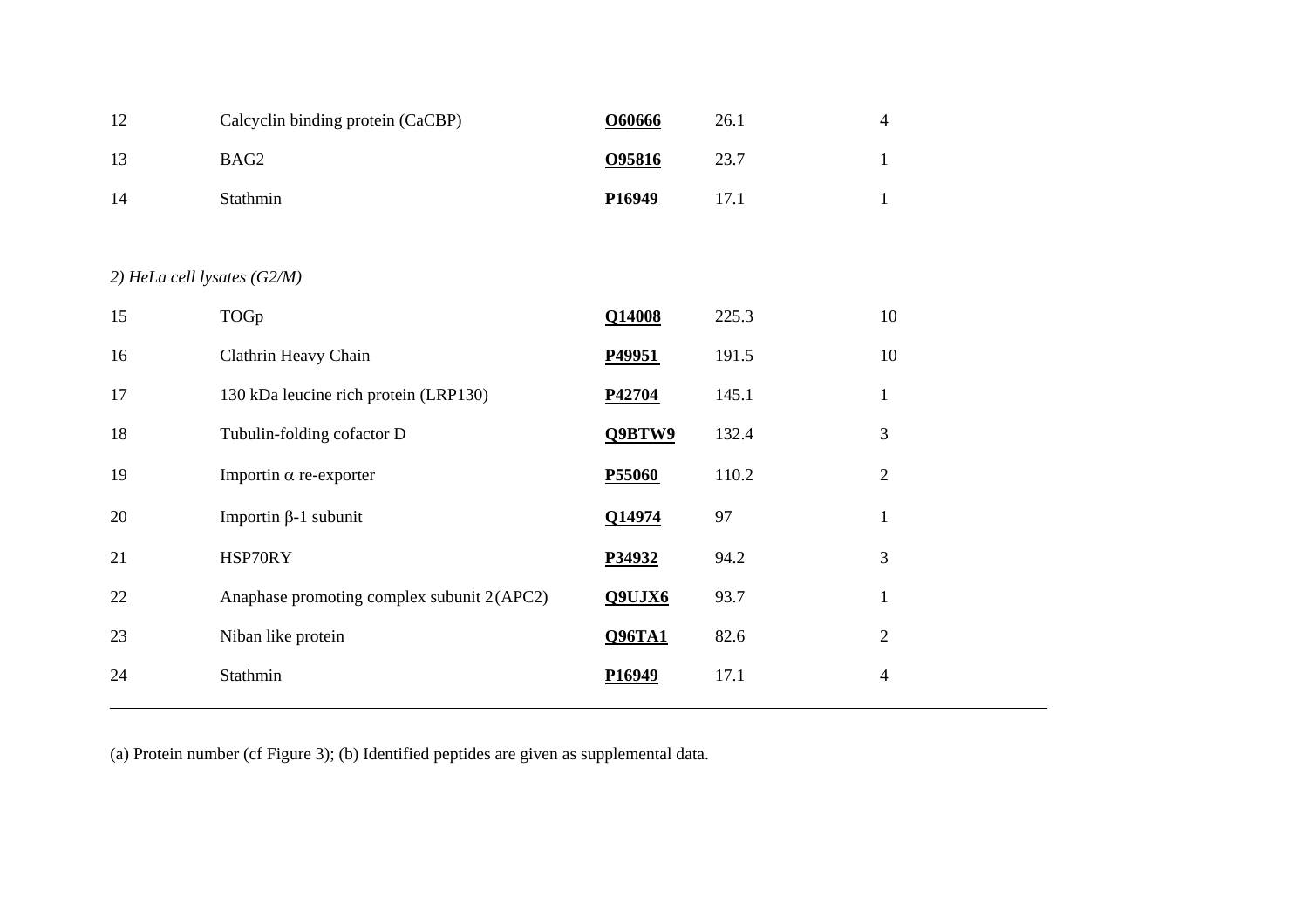### **Table 2 : Functional categories of tubulin associated proteins**

| <b>Proteins</b>                           | <b>Localization/Function</b>                                              | Identification   |
|-------------------------------------------|---------------------------------------------------------------------------|------------------|
|                                           | (1) Proteins with previously described tubulin dimer association          |                  |
| Stathmin                                  | Stimulates microtubule catastrophes [38]                                  | interphase, G2/M |
| Tubulin-folding cofactor D                | involved in the generation of new tubulin heterodimers [39]               | G2/M             |
| $(2)$ MAP                                 |                                                                           |                  |
| TOGp                                      | Microtubule-associated protein, regulation of microtubular dynamics [40]  | interphase, G2/M |
| (3) Heat shock proteins and co-chaperones |                                                                           |                  |
| <b>HSP90</b>                              | Localizes to microtubules (for a review on HSP and microtubules see [21]) | interphase       |
| HSP70/HSC70                               | Localizes to microtubules [21]                                            | interphase       |
| <b>HOP</b>                                | HSP70/HSP90 co-chaperone [41]                                             | interphase       |
| <b>HSP40</b>                              | HSP70 co-chaperone [42]                                                   | interphase       |
| BAG2                                      | HSP70 and HSC70 co-chaperone [43]                                         | interphase       |
| GRP78                                     | Localized in the endoplasmic reticulum, HSP70 family [44]                 | interphase       |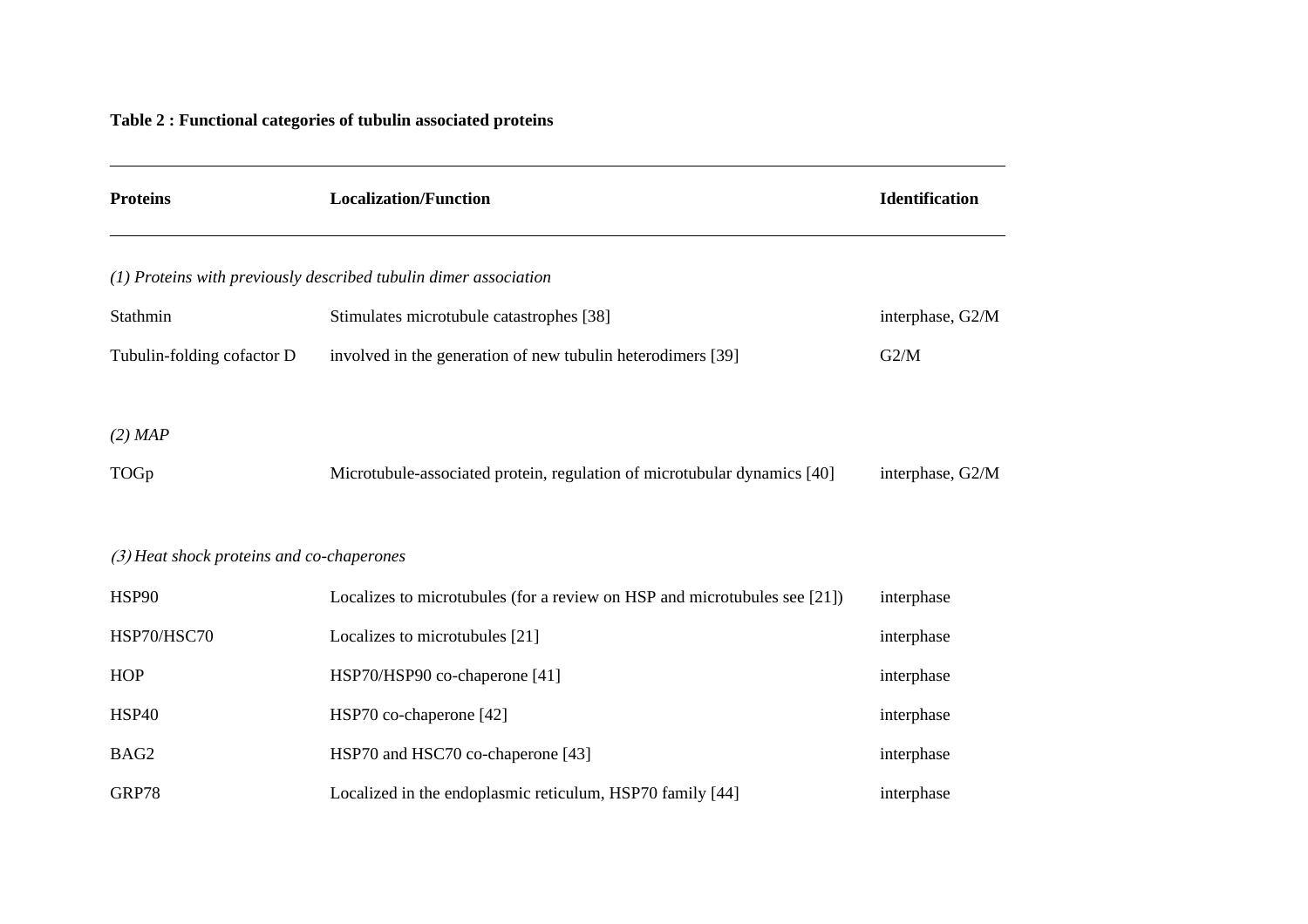| HSP70RY              | $HSP110$ family $[45]$                                                                    | G2/M |
|----------------------|-------------------------------------------------------------------------------------------|------|
|                      | (4) Proteins not previously described as having tubulin dimer nor microtubule association |      |
| Clathrin Heavy Chain | Responsible of an endocytic pathway [46]                                                  | G2/M |
| <b>LRP130</b>        | Bounds to mitochondrial and nuclear RNAs [47]                                             | G2/M |
| APC <sub>2</sub>     | Member of the anaphase-promoting complex [31]                                             | G2/M |
| Importin $\alpha$    | Nuclear import receptors [48]                                                             | G2/M |
| Importin $\beta$     | Nuclear import receptors [48]                                                             | G2/M |
|                      |                                                                                           |      |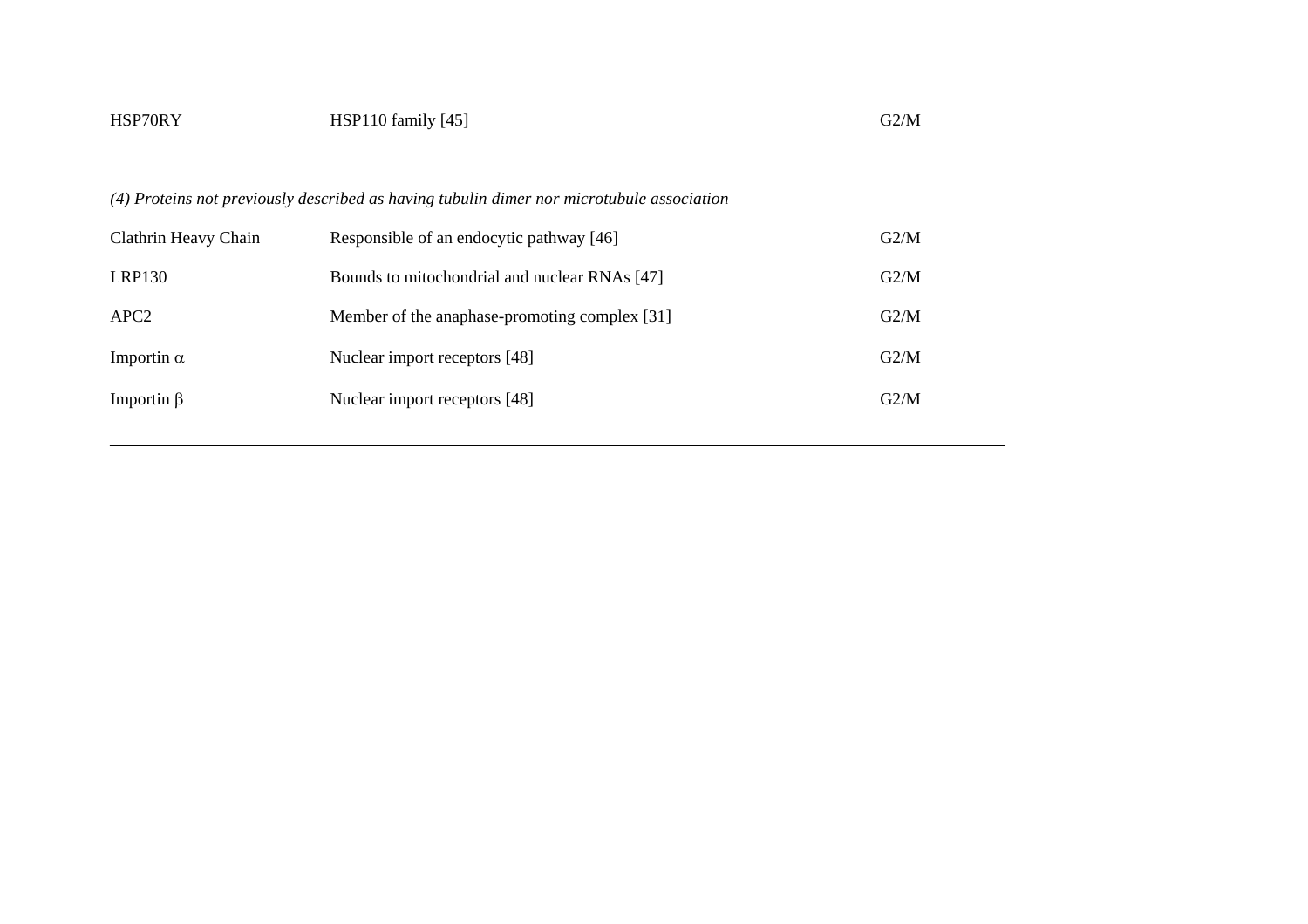### **Supplemental data**

Identification of tubulin associated proteins using LC-MSMS technique.

| Protein name         | Identified peptides                                                           |
|----------------------|-------------------------------------------------------------------------------|
| 1) HeLa cell lysates |                                                                               |
| TOGp                 | EGLAELYEYK-YSDADIEPFLK-EGLDEVAGIINDAK                                         |
| HSP90 $\alpha$       | APFDLFENR-DQVANSAFVER-YYTSASGDEMVSLK-HLEINPDHSIIETLR-NPDDITNEEYGEFYK-         |
|                      | LGLGIDEDDPTADDTSAAVTEEMPPLEGDDDTSR                                            |
| HSP90 $\beta$        | YIDQEELNK-ADLINNLGTIAK-EQVANSAFVER-ELISNASDALDK-EDQTEYLEER-TLTLVDTGIGMTK-     |
|                      | EGLELPEDEEEK-GVVDSEDLPLNISR-SLTNDWEDHLAVK-HLEINPDHPIVETLR-YHTSQSGDEMTSLSEYVSR |
| Niban-like protein   | <b>FQELIFEDFAR</b>                                                            |
| GRP78                | <b>ITPSYVAFTPEGER</b>                                                         |
| HSC70                | LLQDFFNGK-VEIIANDQGNR-FEELNADLFR-NSLESYAFNMK-RFDDAVVQSDMK-SQIHDIVLVGGSTR-     |
|                      | TTPSYVAFTDTER-SFYPEEVSSMVLTK-TVTNAVVTVPAYFNDSQR                               |
| <b>HSP70</b>         | DAGVIAGLNVLR-LVNHFVEEFK-AQIHDLVLVGGSTR-IINEPTAAAIAYGLDR                       |
| <b>HOP</b>           | <b>LAYINPDLALEEK</b>                                                          |
| RNR <sub>2</sub>     | QYIEFVADR-IEQEFLTEALPVK-FSQEVQITEAR-GLSLVDKENTPPALSGTR-HLVHKPSEER             |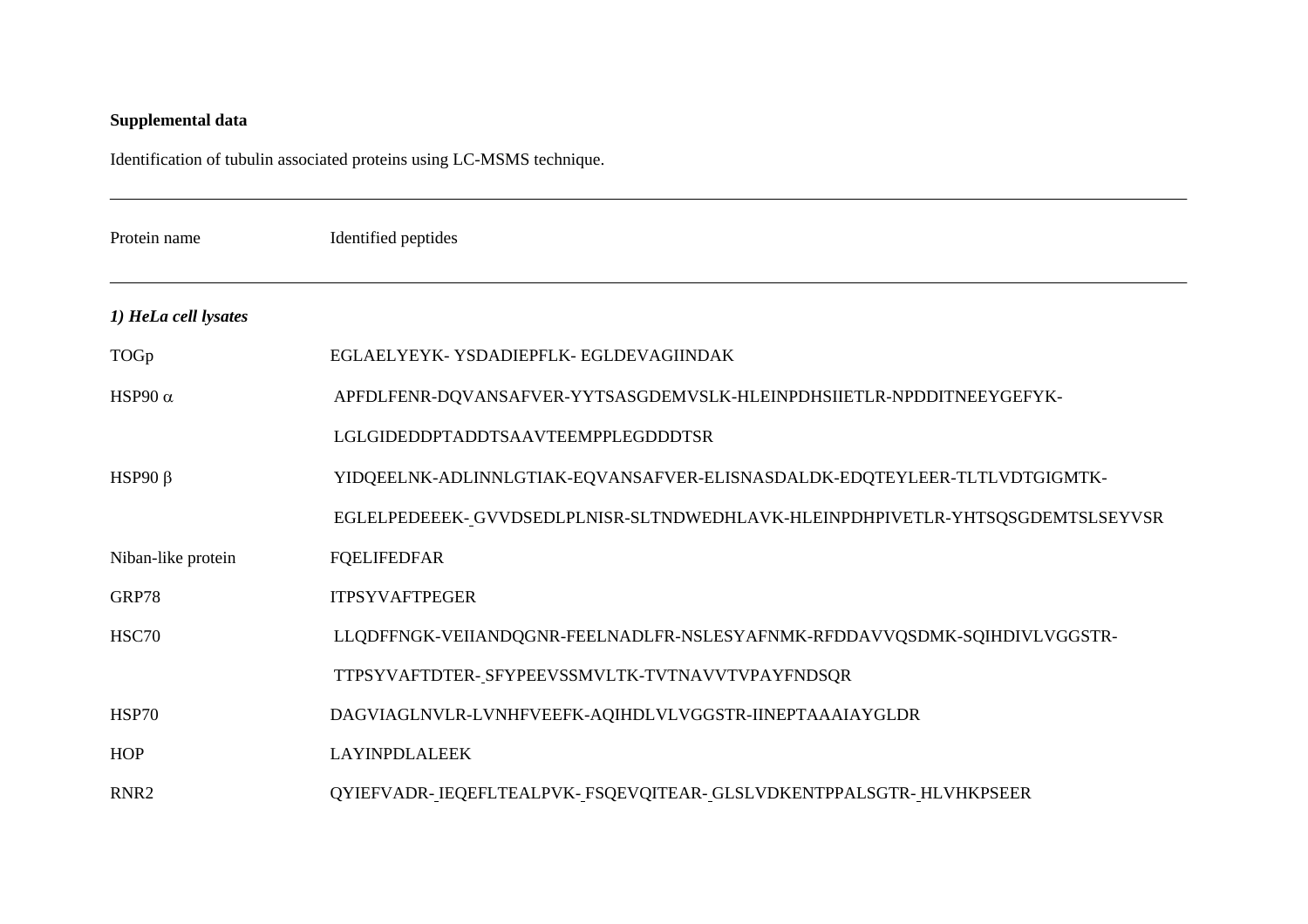### HSP40 QISQAYEVLSDAK

EB1 KNPGVGNGDDEAAELMQQVNVLK-QGQETAVAPSLVAPALNKPK-KPLTSSSAAPQR

CaCBP ASEELQKDLEEVK-SYSMIVNNLLKPISVEGSSK-AELLDNEKPAAVVAPITTGYTVK-EKPSYDTETDPSEGLMNVLK

- BAG2 LLESLDQLELR
- Stathmin DLSLEEIQK

#### *2) HeLa cell lysates (G2/M)*

| TOGp                          | TEISDKITSELVSK-EGLDEVAGIINDAK-AQNISSNANMLR-DAAFEALGTALK-TALAATNPAVR-YSDADIEPFLK- |
|-------------------------------|----------------------------------------------------------------------------------|
|                               | FVTDSNAVVQLK-HINDSAPEVR-TTGEVVSGVVSK-LEAGDYADLVK                                 |
| Clathrin Heavy Chain          | NNLAGAEELFAR-IYIDSNNNPER-IVLDNSVFSEHR-RPISADSAIMNPASK-KFNALFAQGNYSEAAK-          |
|                               | TSIDAYDNFDNISLAQR-LASTLVHLGEYQAAVDGAR-LAELEEFINGPNNAHIQQVGDR-                    |
|                               | AIQFYLEFKPLLLNDLLMVLSPR-RPLIDQVVQTALSETQDPEEVSVTVK                               |
| LRP130                        | <b>GFTLNDAANSR</b>                                                               |
| Tubulin-folding cofactor D    | LQQVLTGLR-AASAAFQENVGR-AVTHTSPEDVSFAESR                                          |
| Importin $\alpha$ re-exporter | FLESVEGNONYPLLLLTLLEK-SFSLLOEAIIPYIPTLITOLTOK                                    |
| Importin β-1 subunit          | <b>SSAYESLMEIVK</b>                                                              |
| HSP70RY                       | AFSDPFVEAEK-VLATAFDTTLGGR-AGGIETIANEYSDR                                         |
| APC <sub>2</sub>              | <b>DOOLVYSAGVYR</b>                                                              |